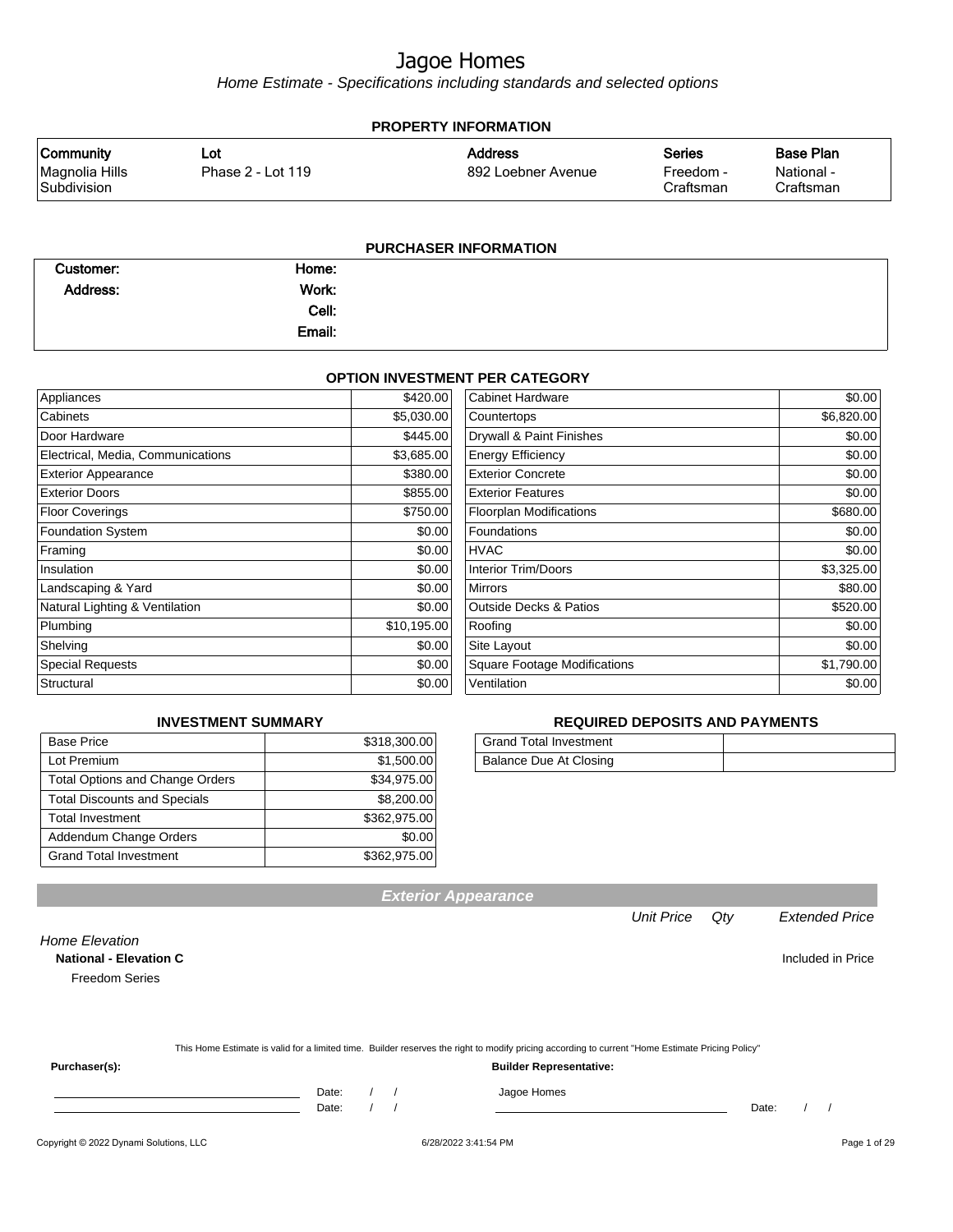Home Estimate - Specifications including standards and selected options

|                                                                    |                                                                                                                                                                                                                     | <b>PROPERTY INFORMATION</b>                                                                                                                      |                   |        |                                             |
|--------------------------------------------------------------------|---------------------------------------------------------------------------------------------------------------------------------------------------------------------------------------------------------------------|--------------------------------------------------------------------------------------------------------------------------------------------------|-------------------|--------|---------------------------------------------|
| Community<br>Magnolia Hills<br>Subdivision                         | Lot<br>Phase 2 - Lot 119                                                                                                                                                                                            | <b>Address</b><br><b>Series</b><br>892 Loebner Avenue<br>Freedom -<br>Craftsman                                                                  |                   |        | <b>Base Plan</b><br>National -<br>Craftsman |
|                                                                    |                                                                                                                                                                                                                     | <b>Exterior Appearance</b>                                                                                                                       |                   |        |                                             |
|                                                                    |                                                                                                                                                                                                                     |                                                                                                                                                  | <b>Unit Price</b> | Qty    | <b>Extended Price</b>                       |
| <b>Home Exterior Brick</b><br><b>Brick Veneer Front - Per Plan</b> |                                                                                                                                                                                                                     |                                                                                                                                                  |                   |        | Included in Price                           |
| <b>Brick Color</b>                                                 | Includes brick front of home. See plan for details. Does not include drop brick ledge.                                                                                                                              |                                                                                                                                                  |                   |        |                                             |
|                                                                    | Selected Brick Color: Brownstone                                                                                                                                                                                    |                                                                                                                                                  |                   |        | Included in Price                           |
| Drop Brick Ledge<br>Drop Brick Ledge, Included                     |                                                                                                                                                                                                                     |                                                                                                                                                  |                   |        | \$0.00                                      |
| <b>Brick Skirt</b><br><b>Brick Skirt</b>                           |                                                                                                                                                                                                                     |                                                                                                                                                  |                   |        | \$0.00                                      |
| <b>Brick Color</b>                                                 | Selected Brick Color: Brownstone                                                                                                                                                                                    |                                                                                                                                                  |                   |        | Included in Price                           |
| <b>Address Stone</b><br><b>Address Stone</b>                       |                                                                                                                                                                                                                     |                                                                                                                                                  |                   |        | \$380.00                                    |
|                                                                    | Includes one 8"x16" address stone for front of the house. Street Number ONLY will be on the<br>stone. Location of address stone will be predetermined by builder.                                                   |                                                                                                                                                  |                   |        |                                             |
|                                                                    |                                                                                                                                                                                                                     | <b>Foundation System</b>                                                                                                                         |                   |        |                                             |
|                                                                    |                                                                                                                                                                                                                     |                                                                                                                                                  | <b>Unit Price</b> | $Q$ ty | <b>Extended Price</b>                       |
| <b>Foundation System</b><br><b>Insulated Concrete Slab</b>         |                                                                                                                                                                                                                     |                                                                                                                                                  |                   |        | Included in Price                           |
|                                                                    |                                                                                                                                                                                                                     | <b>Energy Efficiency</b>                                                                                                                         |                   |        |                                             |
|                                                                    |                                                                                                                                                                                                                     |                                                                                                                                                  | <b>Unit Price</b> | Qty    | <b>Extended Price</b>                       |
| <b>HERS Rating</b>                                                 |                                                                                                                                                                                                                     |                                                                                                                                                  |                   |        |                                             |
|                                                                    | HERS Rated Home (Less than 85 Score)<br>Note - Jagoe Homes receives all applicable rebates for energy efficiency, utilities,<br>manufacturers, etc. Rebates have been reflected as a discount in Base Price of Home |                                                                                                                                                  |                   |        | Included in Price                           |
|                                                                    |                                                                                                                                                                                                                     | <b>Square Footage Modifications</b>                                                                                                              |                   |        |                                             |
|                                                                    |                                                                                                                                                                                                                     |                                                                                                                                                  | <b>Unit Price</b> | Qty    | <b>Extended Price</b>                       |
| <b>Attic Storage Addition</b>                                      |                                                                                                                                                                                                                     |                                                                                                                                                  |                   |        |                                             |
|                                                                    | National Attic Storage Addition Accessible from Upstairs Storage                                                                                                                                                    |                                                                                                                                                  |                   |        | \$1,790.00                                  |
|                                                                    | 48" access door add in Storage Room for light storage access above garage                                                                                                                                           |                                                                                                                                                  |                   |        |                                             |
|                                                                    |                                                                                                                                                                                                                     |                                                                                                                                                  |                   |        |                                             |
|                                                                    |                                                                                                                                                                                                                     |                                                                                                                                                  |                   |        |                                             |
|                                                                    |                                                                                                                                                                                                                     |                                                                                                                                                  |                   |        |                                             |
|                                                                    |                                                                                                                                                                                                                     | This Home Estimate is valid for a limited time. Builder reserves the right to modify pricing according to current "Home Estimate Pricing Policy" |                   |        |                                             |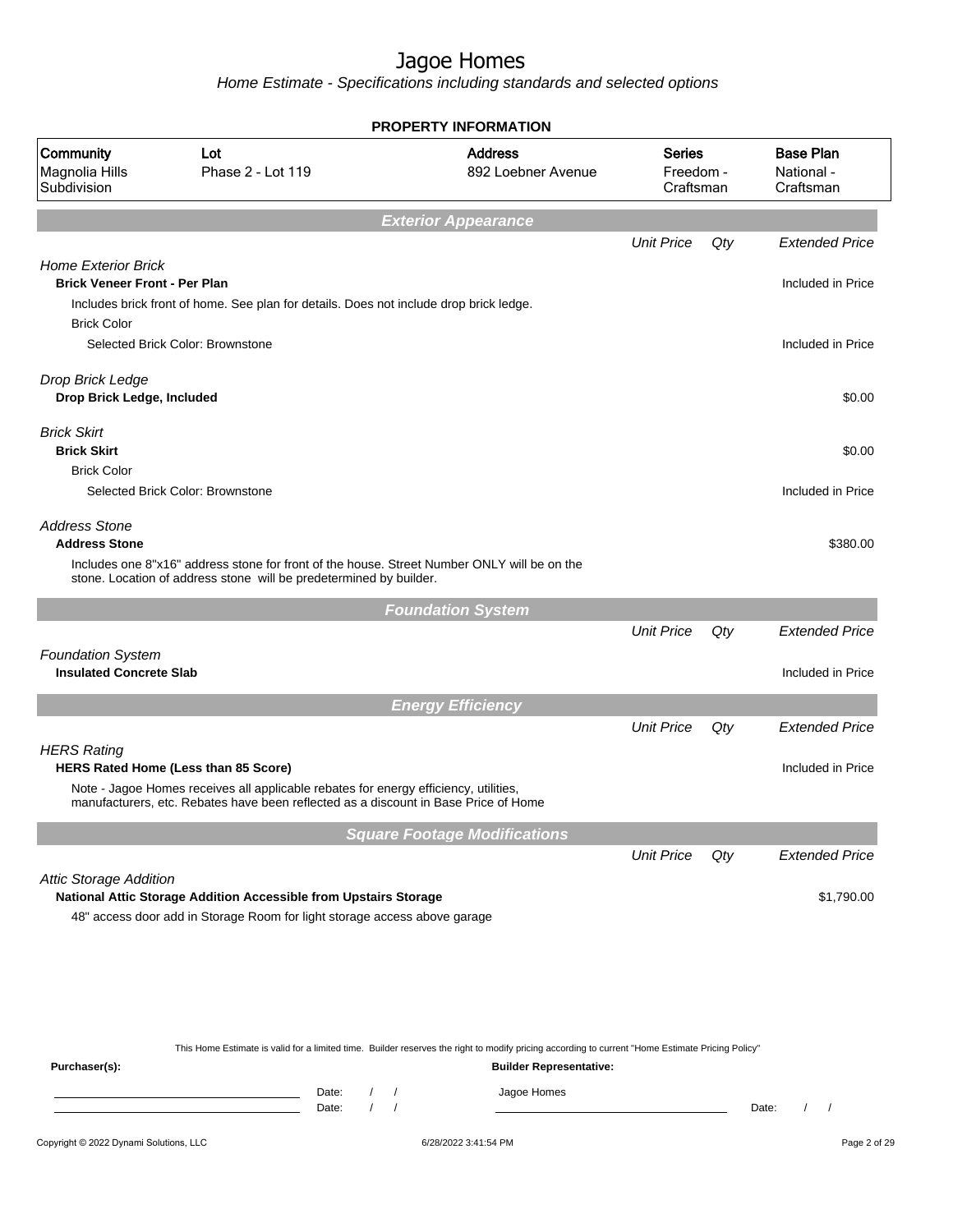Home Estimate - Specifications including standards and selected options

|                                            |                                                                                        | <b>PROPERTY INFORMATION</b>          |                                         |     |                                             |
|--------------------------------------------|----------------------------------------------------------------------------------------|--------------------------------------|-----------------------------------------|-----|---------------------------------------------|
| Community<br>Magnolia Hills<br>Subdivision | Lot<br>Phase 2 - Lot 119                                                               | <b>Address</b><br>892 Loebner Avenue | <b>Series</b><br>Freedom -<br>Craftsman |     | <b>Base Plan</b><br>National -<br>Craftsman |
|                                            |                                                                                        | <b>Floorplan Modifications</b>       |                                         |     |                                             |
|                                            |                                                                                        |                                      | <b>Unit Price</b>                       | Qty | <b>Extended Price</b>                       |
| <b>Floorplan Modifications</b>             |                                                                                        |                                      |                                         |     |                                             |
|                                            | Modify Laundry Room to create Expanded Pantry                                          |                                      |                                         |     | \$680.00                                    |
| See Plan for drawing                       |                                                                                        |                                      |                                         |     |                                             |
|                                            |                                                                                        | <b>Structural</b>                    |                                         |     |                                             |
|                                            |                                                                                        |                                      | <b>Unit Price</b>                       | Qty | <b>Extended Price</b>                       |
| Concrete Slab                              |                                                                                        |                                      |                                         |     |                                             |
| Barrier, Termite Warranty 1 year           | Concrete Slab 4" thick (avg), 3500 psi, Slab fill 6" minimum, 6 mil polyethylene Vapor |                                      |                                         |     | Included in Price                           |
| <b>Foundation Block</b>                    |                                                                                        |                                      |                                         |     |                                             |
|                                            | Block Size - Dropped Brick Ledge 12"x8"x16" & 8"x8"x16"                                |                                      |                                         |     | \$0.00                                      |
| <b>Foundation Drain</b>                    |                                                                                        |                                      |                                         |     |                                             |
|                                            | <b>Foundation Drain - Gravel French Drain</b>                                          |                                      |                                         |     | Included in Price                           |
|                                            |                                                                                        | <b>Outside Decks &amp; Patios</b>    |                                         |     |                                             |
|                                            |                                                                                        |                                      | <b>Unit Price</b>                       | Qty | <b>Extended Price</b>                       |
|                                            | Outside Retreat Concrete Patio or Covered Patio                                        |                                      |                                         |     |                                             |
|                                            | 12' Wide x 12' Deep Concrete Patio, 3500 psi                                           |                                      |                                         |     | \$520.00                                    |
| Finish                                     | Selected Finish: Broom Finish                                                          |                                      |                                         |     | Included in Price                           |
|                                            |                                                                                        |                                      |                                         |     |                                             |
|                                            |                                                                                        | <b>Exterior Doors</b>                |                                         |     |                                             |
|                                            |                                                                                        |                                      | <b>Unit Price</b>                       | Qty | <b>Extended Price</b>                       |
| Front Entry Door                           | HD Smooth Steel 3/0 Painted 4 Lite Hollister MHD-404-S04-1                             |                                      |                                         |     | \$185.00                                    |
|                                            | Consult with Design Coordinator for Glass Pattern, Door Handle, and Paint Selections.  |                                      |                                         |     |                                             |
| <b>Glass Pattern</b>                       |                                                                                        |                                      |                                         |     |                                             |
|                                            | Selected Glass Pattern: Clear                                                          |                                      |                                         |     | Included in Price                           |
| 16' Craftsman Garage Overhead Door         |                                                                                        |                                      |                                         |     |                                             |
|                                            | Carriage House Stamped 16x7 Garage Door                                                |                                      |                                         |     | Included in Price                           |
|                                            | CHI 5250   Stamped Carriage House Steel   Includes Decorative Hardware                 |                                      |                                         |     |                                             |
|                                            |                                                                                        |                                      |                                         |     |                                             |
| Color<br>Selected Color: Desert Tan        |                                                                                        |                                      |                                         |     | Included in Price                           |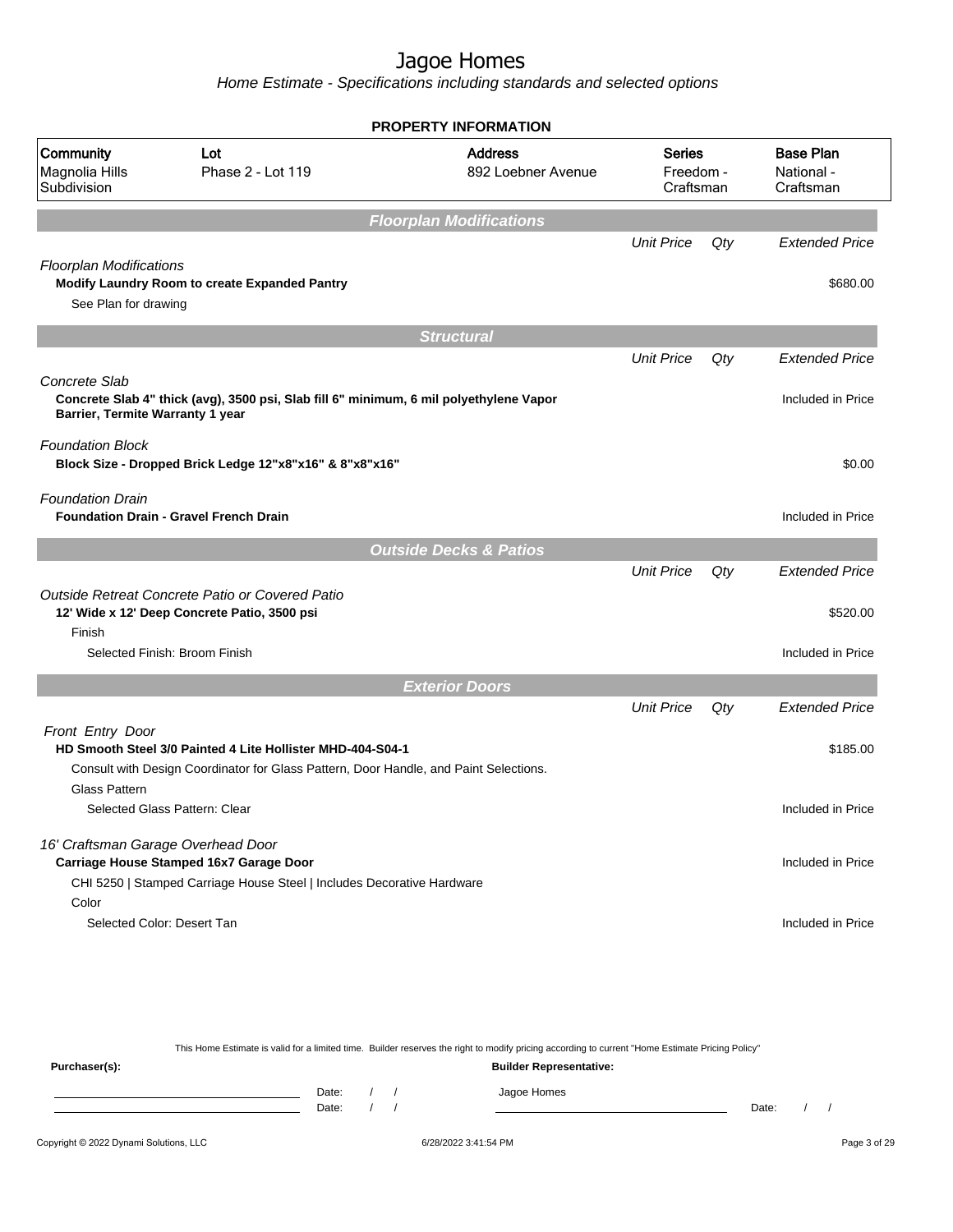|                                             |                                                                                                                                                                                                                             |                            |                          | <b>PROPERTY INFORMATION</b>                                                                                                                      |                                         |       |                                             |
|---------------------------------------------|-----------------------------------------------------------------------------------------------------------------------------------------------------------------------------------------------------------------------------|----------------------------|--------------------------|--------------------------------------------------------------------------------------------------------------------------------------------------|-----------------------------------------|-------|---------------------------------------------|
| Community<br>Magnolia Hills<br>Subdivision  | Lot<br>Phase 2 - Lot 119                                                                                                                                                                                                    |                            |                          | <b>Address</b><br>892 Loebner Avenue                                                                                                             | <b>Series</b><br>Freedom -<br>Craftsman |       | <b>Base Plan</b><br>National -<br>Craftsman |
|                                             |                                                                                                                                                                                                                             |                            | <b>Exterior Doors</b>    |                                                                                                                                                  |                                         |       |                                             |
|                                             |                                                                                                                                                                                                                             |                            |                          |                                                                                                                                                  | <b>Unit Price</b>                       | Qty   | <b>Extended Price</b>                       |
| Dining Area Patio Door                      |                                                                                                                                                                                                                             |                            |                          |                                                                                                                                                  |                                         |       |                                             |
|                                             | Vinyl 6/0 Sliding Door w/ NO Grilles, Screen, and 1/0 Transom<br>Vinyl 6/0 Sliding Door w/ NO Grilles, Screen, and 1/0 Transom                                                                                              |                            |                          |                                                                                                                                                  |                                         |       | \$670.00                                    |
| Color                                       |                                                                                                                                                                                                                             |                            |                          |                                                                                                                                                  |                                         |       |                                             |
| Selected Color: White                       |                                                                                                                                                                                                                             |                            |                          |                                                                                                                                                  |                                         |       | Included in Price                           |
| Garage-to-Home Door                         | HD Steel Smooth 2 Panel Square 2/8 x 6/8 Door                                                                                                                                                                               |                            |                          |                                                                                                                                                  |                                         |       | \$0.00                                      |
| Smooth Finish                               |                                                                                                                                                                                                                             |                            |                          |                                                                                                                                                  |                                         |       |                                             |
| <b>Primed for Paint</b>                     | Interior Door Paint Selection unless otherwise Specified                                                                                                                                                                    |                            |                          |                                                                                                                                                  |                                         |       |                                             |
| Garage Door Opener                          |                                                                                                                                                                                                                             |                            |                          |                                                                                                                                                  |                                         |       |                                             |
|                                             | Garage Door Opener(s) with 2 Transmitters                                                                                                                                                                                   |                            |                          |                                                                                                                                                  |                                         |       | Included in Price                           |
|                                             |                                                                                                                                                                                                                             |                            |                          | <b>Natural Lighting &amp; Ventilation</b>                                                                                                        |                                         |       |                                             |
|                                             |                                                                                                                                                                                                                             |                            |                          |                                                                                                                                                  | <b>Unit Price</b>                       | Qty   | <b>Extended Price</b>                       |
| <b>Entire Home Windows</b>                  |                                                                                                                                                                                                                             |                            |                          |                                                                                                                                                  |                                         |       |                                             |
|                                             | Vinyl Low E Single Hung Window w/ GBG & Half Screen                                                                                                                                                                         |                            |                          |                                                                                                                                                  |                                         |       | Included in Price                           |
| <b>Window Color</b>                         | Vinyl Low E Single Hung Window w/ GBG & Half Screen. Glass is Clear unless otherwise<br>noted. Grilles are between the glass. Grille patterns will differ based on Home Series. Please<br>confirm with New Home Consultant. |                            |                          |                                                                                                                                                  |                                         |       |                                             |
|                                             | Selected Window Color: White Exterior/White Interior                                                                                                                                                                        |                            |                          |                                                                                                                                                  |                                         |       | Included in Price                           |
|                                             |                                                                                                                                                                                                                             |                            |                          |                                                                                                                                                  |                                         |       |                                             |
|                                             | Entire Home Extended Jambs and Casing<br>Extended Jambs and Casing (No Window Stool) Package for Windows                                                                                                                    |                            |                          |                                                                                                                                                  |                                         |       | Included in Price                           |
|                                             | Includes extended jambs and casing on all additional windows                                                                                                                                                                |                            |                          |                                                                                                                                                  |                                         |       |                                             |
|                                             | Extended Jambs and Casing for Additional Windows                                                                                                                                                                            |                            |                          |                                                                                                                                                  |                                         |       |                                             |
|                                             | <b>Extended Jambs and Casing (No Window Stool) Package for Windows</b>                                                                                                                                                      |                            |                          |                                                                                                                                                  |                                         |       | Included in Price                           |
|                                             | Includes extended jambs and casing on all additional windows                                                                                                                                                                |                            |                          |                                                                                                                                                  |                                         |       |                                             |
|                                             |                                                                                                                                                                                                                             |                            | <b>Exterior Concrete</b> |                                                                                                                                                  |                                         |       |                                             |
|                                             |                                                                                                                                                                                                                             |                            |                          |                                                                                                                                                  | <b>Unit Price</b>                       | Qty   | <b>Extended Price</b>                       |
| <b>Exterior Concrete Driveway</b><br>Finish | Driveway/Parking Double Garage: 16' 3" wide, 3500 psi                                                                                                                                                                       |                            |                          |                                                                                                                                                  |                                         |       | Included in Price                           |
|                                             | Selected Finish: Broom Finish                                                                                                                                                                                               |                            |                          |                                                                                                                                                  |                                         |       | Included in Price                           |
|                                             |                                                                                                                                                                                                                             |                            |                          | This Home Estimate is valid for a limited time. Builder reserves the right to modify pricing according to current "Home Estimate Pricing Policy" |                                         |       |                                             |
| Purchaser(s):                               |                                                                                                                                                                                                                             |                            |                          | <b>Builder Representative:</b>                                                                                                                   |                                         |       |                                             |
|                                             |                                                                                                                                                                                                                             | Date:<br>$\prime$<br>Date: | $\sqrt{ }$               | Jagoe Homes                                                                                                                                      |                                         | Date: | $\prime$<br>$\prime$                        |
|                                             |                                                                                                                                                                                                                             |                            |                          |                                                                                                                                                  |                                         |       |                                             |
| Copyright © 2022 Dynami Solutions, LLC      |                                                                                                                                                                                                                             |                            |                          | 6/28/2022 3:41:54 PM                                                                                                                             |                                         |       | Page 4 of 29                                |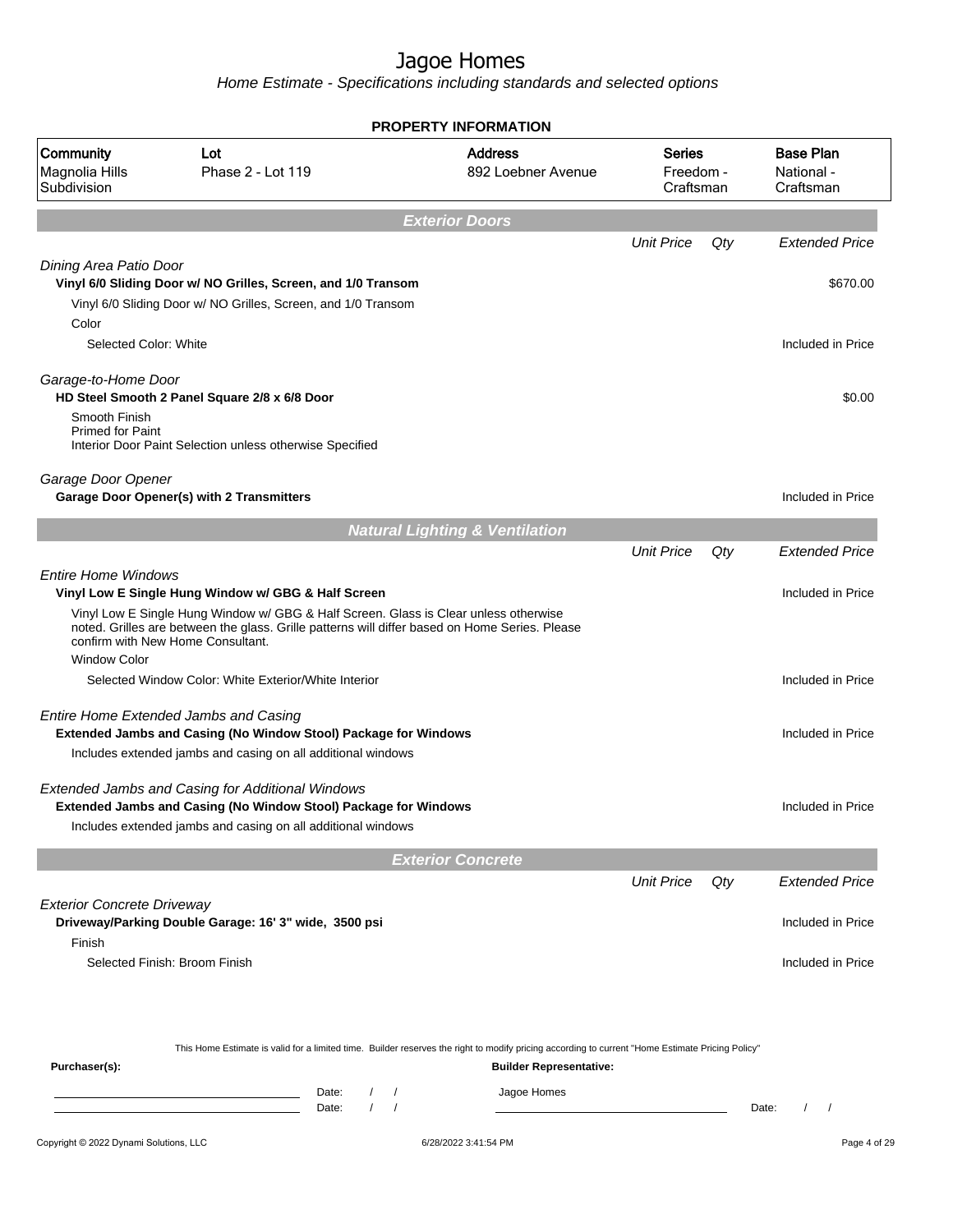Home Estimate - Specifications including standards and selected options

|                                                                                 |                                                                                                                                                                       | <b>PROPERTY INFORMATION</b>          |                                         |     |                                             |
|---------------------------------------------------------------------------------|-----------------------------------------------------------------------------------------------------------------------------------------------------------------------|--------------------------------------|-----------------------------------------|-----|---------------------------------------------|
| Community<br>Magnolia Hills<br>Subdivision                                      | Lot<br>Phase 2 - Lot 119                                                                                                                                              | <b>Address</b><br>892 Loebner Avenue | <b>Series</b><br>Freedom -<br>Craftsman |     | <b>Base Plan</b><br>National -<br>Craftsman |
|                                                                                 |                                                                                                                                                                       | <b>Exterior Concrete</b>             |                                         |     |                                             |
|                                                                                 |                                                                                                                                                                       |                                      | <b>Unit Price</b>                       | Qty | <b>Extended Price</b>                       |
| Finish                                                                          | Exterior Concrete - Front Porch & Sidewalk<br>Exterior Concrete - Front Porch & Sidewalk, 3500 psi                                                                    |                                      |                                         |     | Included in Price                           |
|                                                                                 | Selected Finish: Broom Finish                                                                                                                                         |                                      |                                         |     | Included in Price                           |
| <b>Exterior Concrete - City Sidewalk</b>                                        | Exterior Concrete - City Sidewalk, 3500 psi, Broom Finish                                                                                                             |                                      |                                         |     | Included in Price                           |
|                                                                                 |                                                                                                                                                                       | <b>Exterior Features</b>             |                                         |     |                                             |
|                                                                                 |                                                                                                                                                                       |                                      | <b>Unit Price</b>                       | Qty | <b>Extended Price</b>                       |
| <b>Exterior Siding</b><br>Color                                                 | Exterior Portfolio - Double 4" Vinyl Siding                                                                                                                           |                                      |                                         |     | Included in Price                           |
| Selected Color: Cypress                                                         |                                                                                                                                                                       |                                      |                                         |     | Included in Price                           |
|                                                                                 |                                                                                                                                                                       |                                      |                                         |     |                                             |
| Exterior Bracket/Corbel                                                         | Exterior Bracket(s), Corbel(s) Painted                                                                                                                                |                                      |                                         |     | Included in Price                           |
| Color                                                                           | Selected Color: SW7568 Neutral Ground (Pearl Coordinate)                                                                                                              |                                      |                                         |     | Included in Price                           |
| <b>Exterior Decorative Siding</b><br><b>Exterior Portfolio Perfection Shake</b> |                                                                                                                                                                       |                                      |                                         |     | Included in Price                           |
|                                                                                 | Perfection shingles have a more finished appearance than a hand-split shake. They are<br>patterned from #1 Red Cedar and offer a cleaner and more uniform appearance. |                                      |                                         |     |                                             |
| Color                                                                           |                                                                                                                                                                       |                                      |                                         |     |                                             |
| Selected Color: Graphite                                                        |                                                                                                                                                                       |                                      |                                         |     | Included in Price                           |
| <b>Exterior Special Trim Areas</b><br>color selected.                           | Aluminum Wrapped Trim: Window Trim, Beams, Rake/Fascia, etc. Color will match Soffit                                                                                  |                                      |                                         |     | Included in Price                           |
|                                                                                 | See plan for details. Color will match Soffit Color Selected.                                                                                                         |                                      |                                         |     |                                             |
| <b>Exterior Vinyl Corner Trim(s)</b><br><b>Vinyl Corner Trim(s)</b>             |                                                                                                                                                                       |                                      |                                         |     | Included in Price                           |
| Color                                                                           |                                                                                                                                                                       |                                      |                                         |     |                                             |
| Selected Color: Pearl                                                           |                                                                                                                                                                       |                                      |                                         |     | Included in Price                           |
| Fascia<br><b>Fascia Aluminum</b>                                                |                                                                                                                                                                       |                                      |                                         |     | Included in Price                           |
|                                                                                 | Color will match Soffit Color Selected                                                                                                                                |                                      |                                         |     |                                             |
|                                                                                 |                                                                                                                                                                       |                                      |                                         |     |                                             |
|                                                                                 |                                                                                                                                                                       |                                      |                                         |     |                                             |

This Home Estimate is valid for a limited time. Builder reserves the right to modify pricing according to current "Home Estimate Pricing Policy"

**Purchaser(s): Builder Representative:** Date: / / Jagoe Homes<br>Date: / / Jagoe Homes Date: / / **Date: / / 2006** Date: / / / Date: / / /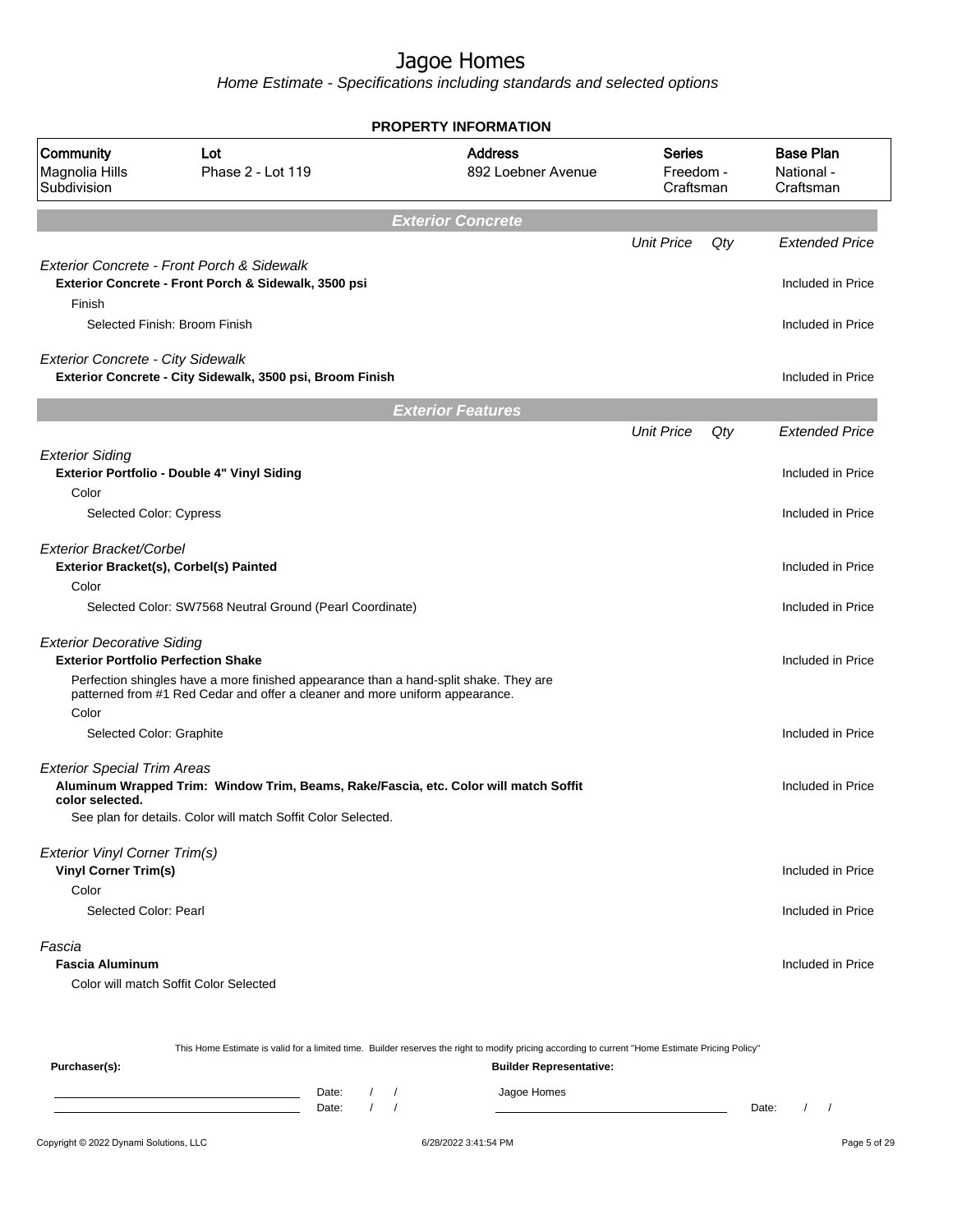|                                                                                |                                                                                                                                                            | <b>PROPERTY INFORMATION</b>                                                                                                                                                                                                   |                                         |     |                                             |
|--------------------------------------------------------------------------------|------------------------------------------------------------------------------------------------------------------------------------------------------------|-------------------------------------------------------------------------------------------------------------------------------------------------------------------------------------------------------------------------------|-----------------------------------------|-----|---------------------------------------------|
| Community<br>Magnolia Hills<br>Subdivision                                     | Lot<br>Phase 2 - Lot 119                                                                                                                                   | <b>Address</b><br>892 Loebner Avenue                                                                                                                                                                                          | <b>Series</b><br>Freedom -<br>Craftsman |     | <b>Base Plan</b><br>National -<br>Craftsman |
|                                                                                |                                                                                                                                                            | <b>Exterior Features</b>                                                                                                                                                                                                      |                                         |     |                                             |
|                                                                                |                                                                                                                                                            |                                                                                                                                                                                                                               | <b>Unit Price</b>                       | Qty | <b>Extended Price</b>                       |
| Soffit<br><b>Soffit - Continuous Perforated Vinyl</b><br>Color                 |                                                                                                                                                            |                                                                                                                                                                                                                               |                                         |     | Included in Price                           |
| Selected Color: Pearl                                                          |                                                                                                                                                            |                                                                                                                                                                                                                               |                                         |     | Included in Price                           |
| Gutter                                                                         |                                                                                                                                                            |                                                                                                                                                                                                                               |                                         |     |                                             |
| Gutters Aluminum 5" (.027 gauge)<br>Color                                      |                                                                                                                                                            |                                                                                                                                                                                                                               |                                         |     | Included in Price                           |
| Selected Color: Pearl                                                          |                                                                                                                                                            |                                                                                                                                                                                                                               |                                         |     | Included in Price                           |
| Downspout<br>Downspouts Aluminum 3" x 2" (.027 gauge)                          |                                                                                                                                                            |                                                                                                                                                                                                                               |                                         |     | Included in Price                           |
| Splash Block<br>Splash Blocks 24" precast concrete                             |                                                                                                                                                            |                                                                                                                                                                                                                               |                                         |     | Included in Price                           |
| <b>Front Porch Post</b><br>details.                                            | 16" Square Tapered Smooth Painted Column on Cultured Stone Pier<br>Column paint and cultured stone to be selected. Placement predetermined. Check plan for |                                                                                                                                                                                                                               |                                         |     | \$0.00                                      |
| Color<br><b>Cultured Stone Color</b>                                           | Selected Color: SW7568 Neutral Ground                                                                                                                      |                                                                                                                                                                                                                               |                                         |     | Included in Price                           |
|                                                                                | Selected Cultured Stone Color: Ledgestone Bucks County # 701                                                                                               |                                                                                                                                                                                                                               |                                         |     | Included in Price                           |
| Flashing<br><b>Flashing see Plan Detail</b>                                    |                                                                                                                                                            |                                                                                                                                                                                                                               |                                         |     | Included in Price                           |
| <b>Exterior Mailbox</b><br><b>Centralized Mailbox - Cluster Box Unit</b>       |                                                                                                                                                            |                                                                                                                                                                                                                               |                                         |     | \$0.00                                      |
|                                                                                |                                                                                                                                                            | <b>Roofing</b>                                                                                                                                                                                                                |                                         |     |                                             |
|                                                                                |                                                                                                                                                            |                                                                                                                                                                                                                               | <b>Unit Price</b>                       | Qty | <b>Extended Price</b>                       |
| <b>Roof Felt</b>                                                               | Synthetic Underlayment or Felt, Aluminum Drip Edge                                                                                                         |                                                                                                                                                                                                                               |                                         |     | Included in Price                           |
| <b>Roof Shingles</b><br>30 Year GAF Dimensional Roof Shingles<br>Roofing Color |                                                                                                                                                            |                                                                                                                                                                                                                               |                                         |     | Included in Price                           |
|                                                                                | Selected Roofing Color: Weathered Wood                                                                                                                     |                                                                                                                                                                                                                               |                                         |     | Included in Price                           |
| Purchaser(s):                                                                  | $\prime$<br>Date:<br><u> 1989 - Johann Barn, mars eta bainar eta idazlea (</u><br>$\sqrt{ }$<br>Date:                                                      | This Home Estimate is valid for a limited time. Builder reserves the right to modify pricing according to current "Home Estimate Pricing Policy"<br><b>Builder Representative:</b><br>Jagoe Homes<br>$\sqrt{ }$<br>$\sqrt{2}$ |                                         |     | Date:<br>$\prime$<br>$\sqrt{ }$             |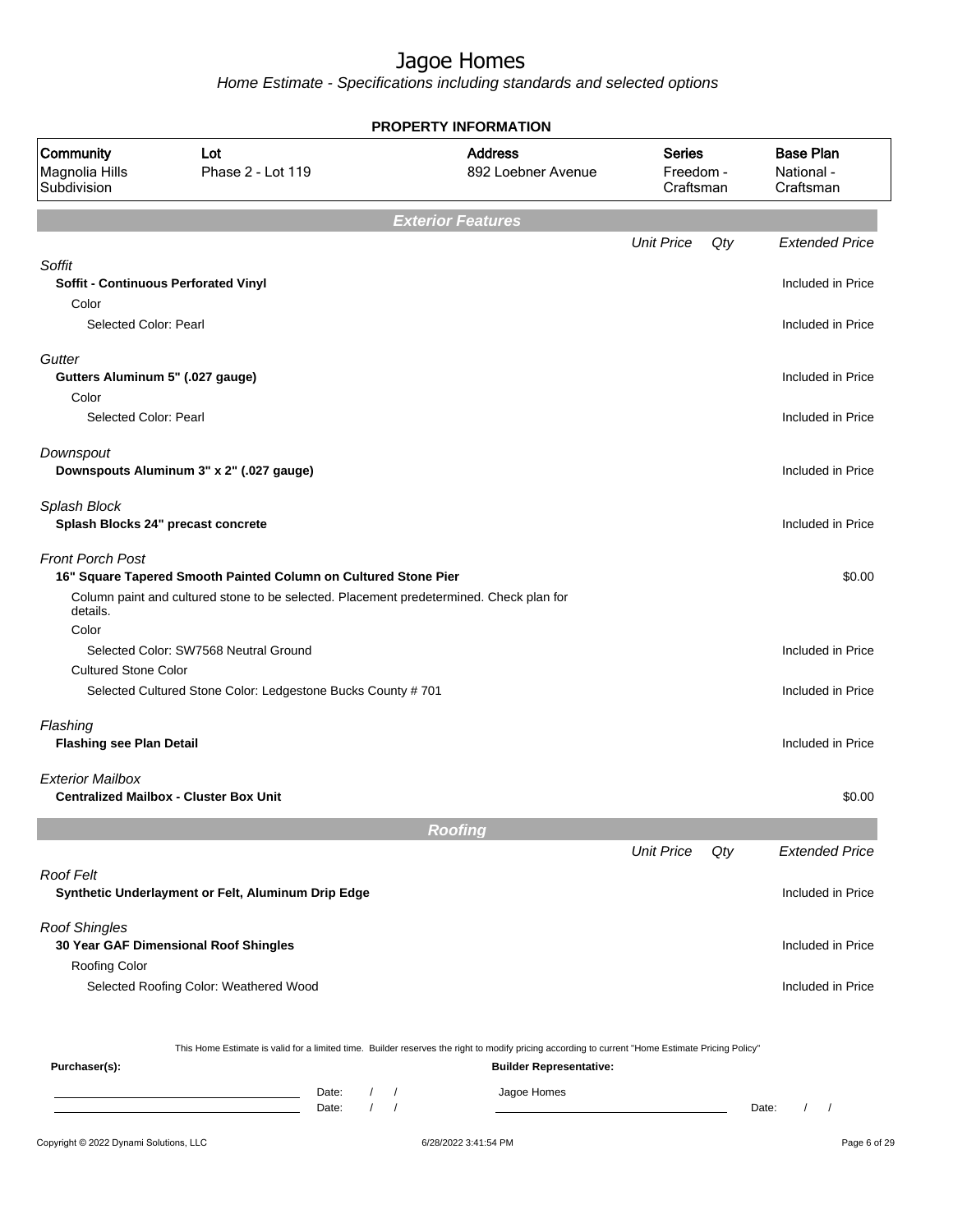Home Estimate - Specifications including standards and selected options

|                                                                                   |                                                                                      | <b>PROPERTY INFORMATION</b>          |                                         |     |                                             |
|-----------------------------------------------------------------------------------|--------------------------------------------------------------------------------------|--------------------------------------|-----------------------------------------|-----|---------------------------------------------|
| Community<br>Magnolia Hills<br>Subdivision                                        | Lot<br>Phase 2 - Lot 119                                                             | <b>Address</b><br>892 Loebner Avenue | <b>Series</b><br>Freedom -<br>Craftsman |     | <b>Base Plan</b><br>National -<br>Craftsman |
|                                                                                   |                                                                                      | <b>Roofing</b>                       |                                         |     |                                             |
|                                                                                   |                                                                                      |                                      | <b>Unit Price</b>                       | Qty | <b>Extended Price</b>                       |
| Roof Valley Material<br>Ice and Water Shield or Equivalent                        |                                                                                      |                                      |                                         |     | Included in Price                           |
| <b>Roof Flashing</b><br>Roof Flashing- required by design                         |                                                                                      |                                      |                                         |     | Included in Price                           |
|                                                                                   |                                                                                      | <b>Insulation</b>                    |                                         |     |                                             |
|                                                                                   |                                                                                      |                                      | <b>Unit Price</b>                       | Qty | <b>Extended Price</b>                       |
| <b>Entire Home Foundation Insulation</b>                                          | Foundation Perimeter 1"x24" Styrofoam R5.0                                           |                                      |                                         |     | Included in Price                           |
| Living Area Wall Insulation                                                       | Living Area Walls R15 Fiberglass Blown-In &/or Batt Wall System                      |                                      |                                         |     | Included in Price                           |
| Living Area Ceiling Insulation                                                    | Living Area Flat Ceiling R38 (Average) Blown-In Fiberglass                           |                                      |                                         |     | Included in Price                           |
|                                                                                   |                                                                                      | <b>Drywall &amp; Paint Finishes</b>  |                                         |     |                                             |
|                                                                                   |                                                                                      |                                      | <b>Unit Price</b>                       | Qty | <b>Extended Price</b>                       |
| <b>Interior Home Wall Finish</b>                                                  | 1/2" Drywall   Finished, Primed, & Painted Smooth                                    |                                      |                                         |     | Included in Price                           |
| <b>Interior Home Ceiling Finish</b><br><b>Drywall   Textured Throughout</b>       | 1/2in Structural or 5/8in Drywall   Stomped Texture   White                          |                                      |                                         |     | Included in Price                           |
| Garage Drywall and Finish Application<br>Two Car Garage   Drywall, Prime, & Paint | Entire Home Paint Color used unless otherwise specified under Additional Paint Color |                                      |                                         |     | Included in Price                           |
| <b>Mechanical Storage</b><br><b>Unfinished Drywall</b>                            |                                                                                      |                                      |                                         |     | Included in Price                           |
|                                                                                   |                                                                                      |                                      |                                         |     |                                             |

This Home Estimate is valid for a limited time. Builder reserves the right to modify pricing according to current "Home Estimate Pricing Policy"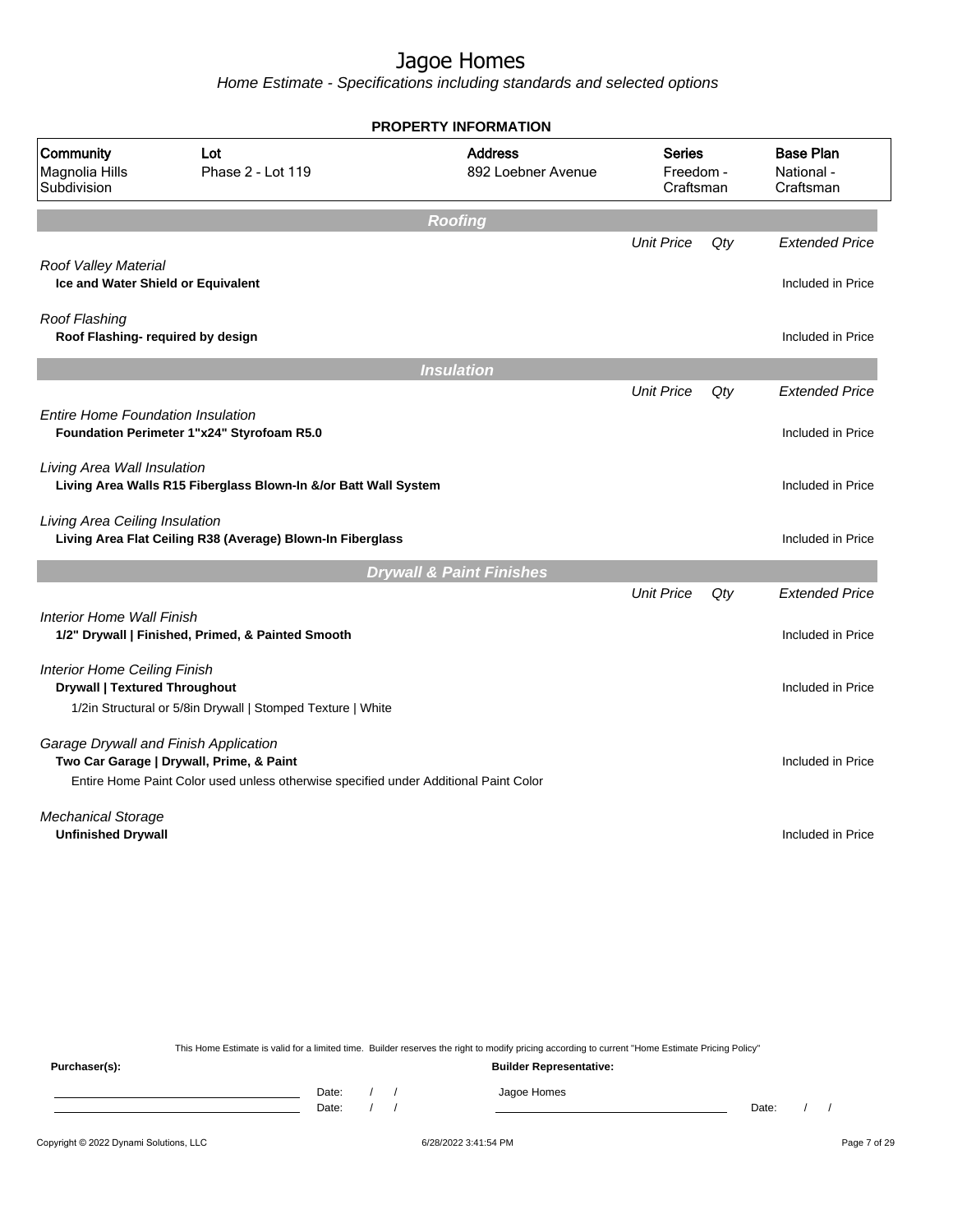Home Estimate - Specifications including standards and selected options

|                                            |                                                                                                                                                   | <b>PROPERTY INFORMATION</b>          |                                  |     |                                             |
|--------------------------------------------|---------------------------------------------------------------------------------------------------------------------------------------------------|--------------------------------------|----------------------------------|-----|---------------------------------------------|
| Community<br>Magnolia Hills<br>Subdivision | Lot<br>Phase 2 - Lot 119                                                                                                                          | <b>Address</b><br>892 Loebner Avenue | Series<br>Freedom -<br>Craftsman |     | <b>Base Plan</b><br>National -<br>Craftsman |
|                                            |                                                                                                                                                   | <b>Drywall &amp; Paint Finishes</b>  |                                  |     |                                             |
|                                            |                                                                                                                                                   |                                      | <b>Unit Price</b>                | Qty | <b>Extended Price</b>                       |
| <b>Interior Wall Surfaces Paint</b>        |                                                                                                                                                   |                                      |                                  |     |                                             |
|                                            | <b>Sherwin Williams Duration Latex   Flat</b>                                                                                                     |                                      |                                  |     | Included in Price                           |
|                                            | Flat - A non-reflective appearance that helps hide surface blemishes, making walls look<br>smooth. Cleans easily with a damp sponge.              |                                      |                                  |     |                                             |
|                                            | Matte- This finish is great for hiding surface imperfections, while its angular shine helps make<br>walls smooth and washable without color loss. |                                      |                                  |     |                                             |
| Color                                      | Color Requests outside of Available Personal Options will be subject to approval.                                                                 |                                      |                                  |     |                                             |
|                                            | Selected Color: SW7006 Extra White                                                                                                                |                                      |                                  |     | Included in Price                           |
| Sheen                                      |                                                                                                                                                   |                                      |                                  |     |                                             |
| Selected Sheen: Flat                       |                                                                                                                                                   |                                      |                                  |     | Included in Price                           |
| Interior Trim & Door Paint                 | Trim & Door   Sherwin Williams ProClassic Waterborne Acrylic   Semi-Gloss                                                                         |                                      |                                  |     | Included in Price                           |
| Color                                      |                                                                                                                                                   |                                      |                                  |     |                                             |
|                                            | Selected Color: SW7006 Extra White                                                                                                                |                                      |                                  |     | Included in Price                           |
| <b>Exterior Door Paint</b>                 |                                                                                                                                                   |                                      |                                  |     |                                             |
| <b>Exterior Door Color   Latex</b>         |                                                                                                                                                   |                                      |                                  |     | Included in Price                           |
| painted Interior Trim Color.               | Paint color for all HINGED Exterior Doors, Including Front Door. Interior of door will be                                                         |                                      |                                  |     |                                             |
|                                            | Color Requests outside of Available Personal Options will be subject to approval.                                                                 |                                      |                                  |     |                                             |
| Color                                      |                                                                                                                                                   |                                      |                                  |     |                                             |
|                                            | Selected Color: SW7568 Neutral Ground                                                                                                             |                                      |                                  |     | Included in Price                           |
|                                            |                                                                                                                                                   | <b>Interior Trim/Doors</b>           |                                  |     |                                             |
|                                            |                                                                                                                                                   |                                      | <b>Unit Price</b>                | Qty | <b>Extended Price</b>                       |
| <b>Entire Home Interior Doors</b>          | Interior Door Units, Hollow Core, 6/8 Tall, 2 Panel Square, Smooth                                                                                |                                      |                                  |     | \$0.00                                      |
| Smooth Finish                              |                                                                                                                                                   |                                      |                                  |     |                                             |
| <b>Primed for Paint</b>                    |                                                                                                                                                   |                                      |                                  |     |                                             |
|                                            |                                                                                                                                                   |                                      |                                  |     |                                             |
| <b>Baseboard 4 1/4"</b>                    | Entire Home Craftsman Style Trim Package<br>Craftsman Interior Flat Door Casing 3 1/2", Interior Flat Window Trim 3 1/2", Interior Flat           |                                      |                                  |     | \$885.00                                    |
|                                            | Door & Window Casing: 3 1/2" 1015M   Base: 4 1/4"                                                                                                 |                                      |                                  |     |                                             |
|                                            | Base installed in Finished Living Areas Only                                                                                                      |                                      |                                  |     |                                             |
|                                            |                                                                                                                                                   |                                      |                                  |     |                                             |
|                                            |                                                                                                                                                   |                                      |                                  |     |                                             |
|                                            |                                                                                                                                                   |                                      |                                  |     |                                             |

This Home Estimate is valid for a limited time. Builder reserves the right to modify pricing according to current "Home Estimate Pricing Policy"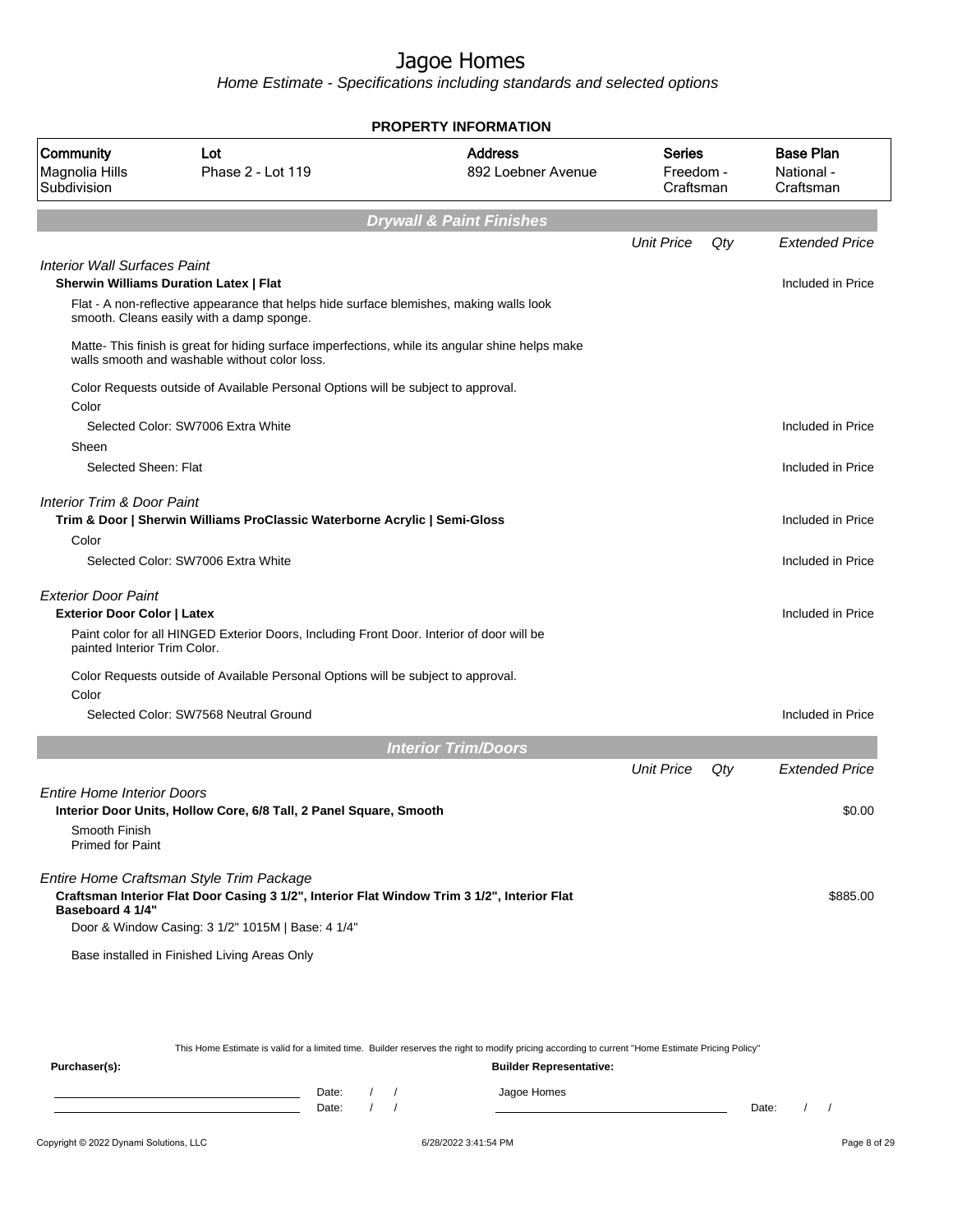Home Estimate - Specifications including standards and selected options

|                                            |                                                                                                                                                                                         | <b>PROPERTY INFORMATION</b>          |                                         |     |                                             |
|--------------------------------------------|-----------------------------------------------------------------------------------------------------------------------------------------------------------------------------------------|--------------------------------------|-----------------------------------------|-----|---------------------------------------------|
| Community<br>Magnolia Hills<br>Subdivision | Lot<br>Phase 2 - Lot 119                                                                                                                                                                | <b>Address</b><br>892 Loebner Avenue | <b>Series</b><br>Freedom -<br>Craftsman |     | <b>Base Plan</b><br>National -<br>Craftsman |
|                                            |                                                                                                                                                                                         | <b>Interior Trim/Doors</b>           |                                         |     |                                             |
|                                            |                                                                                                                                                                                         |                                      | <b>Unit Price</b>                       | Qty | <b>Extended Price</b>                       |
| <b>Open Stairway with Balusters</b>        | 3 1/2 Open Steps w/Wrought Iron Balusters, Oak Handrail & Newel Post, Carpet Runner                                                                                                     |                                      |                                         |     | \$1,200.00                                  |
| unless otherwise specified                 | Exposed Step End, Newel Post, Rosette, Hand Rail to be Stained. Stain TBD. Skirt Board &<br>Risers to be painted Interior Trim Color. Carpet Steps to be Entire Home Carpet Selection   |                                      |                                         |     |                                             |
| Pattern                                    |                                                                                                                                                                                         |                                      |                                         |     |                                             |
| Selected Pattern: Straight                 |                                                                                                                                                                                         |                                      |                                         |     | Included in Price                           |
| Stain Color                                |                                                                                                                                                                                         |                                      |                                         |     |                                             |
|                                            | Selected Stain Color: MW405 Toasted Barrel                                                                                                                                              |                                      |                                         |     | Included in Price                           |
|                                            | Built In Drop Zone, Painted to match Trim Color<br>Built In Drop Zone with Bench Seat, per plan, Painted to Match Trim                                                                  |                                      |                                         |     | \$1,240.00                                  |
| Plan for Details                           | Painted Interior Trim Selection   Plan Modifications may be necessary for Placement   See                                                                                               |                                      |                                         |     |                                             |
| Design Feature                             |                                                                                                                                                                                         |                                      |                                         |     |                                             |
|                                            | Selected Design Feature: Bead Board Back                                                                                                                                                |                                      |                                         |     | Included in Price                           |
|                                            |                                                                                                                                                                                         | <b>Door Hardware</b>                 |                                         |     |                                             |
|                                            |                                                                                                                                                                                         |                                      | <b>Unit Price</b>                       | Qty | <b>Extended Price</b>                       |
| <b>Front Door Handleset</b>                |                                                                                                                                                                                         |                                      |                                         |     |                                             |
|                                            | Kwikset Amador Handleset Front Door Hardware                                                                                                                                            |                                      |                                         |     | \$150.00                                    |
| and Hinges of Front Door.                  | Includes (1) Exterior Handleset and (1) Interior Door Hardware, to match Exterior Door<br>Hardware Selection Style. Finish selection will be indicated below for Interior Door Hardware |                                      |                                         |     |                                             |
| Front Door Handle Set Finish               |                                                                                                                                                                                         |                                      |                                         |     |                                             |
|                                            | Selected Front Door Handle Set Finish: Matte Black                                                                                                                                      |                                      |                                         |     | Included in Price                           |
| Hinge & Interior Hardware Finish           |                                                                                                                                                                                         |                                      |                                         |     |                                             |
|                                            | Selected Hinge & Interior Hardware Finish: Match Exterior Handleset - Matte Black                                                                                                       |                                      |                                         |     | Included in Price                           |
| Home Exterior Door Hardware                |                                                                                                                                                                                         |                                      |                                         |     |                                             |
|                                            | Kwikset Ladera Lever Handle Exterior Door Hardware                                                                                                                                      |                                      |                                         |     | \$30.00                                     |
|                                            | Includes Front Door (if Front Door Handleset is not selected) Garage to Home Door and any<br>Hinged Patio or Service Door selected in the HE.                                           |                                      |                                         |     |                                             |
| Finish                                     |                                                                                                                                                                                         |                                      |                                         |     |                                             |
|                                            | Selected Finish: Matte Black                                                                                                                                                            |                                      |                                         |     | Included in Price                           |
|                                            |                                                                                                                                                                                         |                                      |                                         |     |                                             |
|                                            |                                                                                                                                                                                         |                                      |                                         |     |                                             |
|                                            |                                                                                                                                                                                         |                                      |                                         |     |                                             |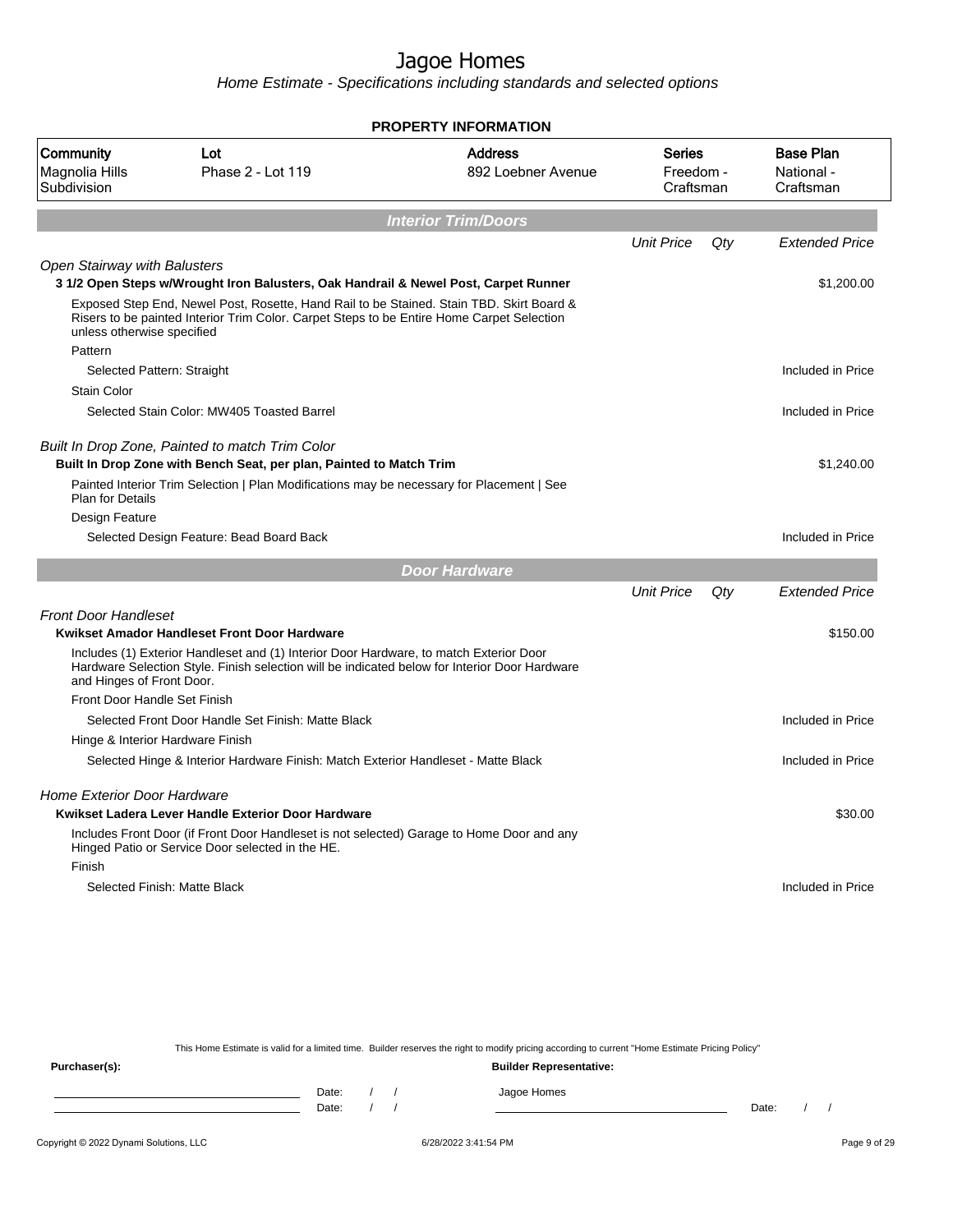|                                                                                 |                                                                                                                                                                                                                                                                                                                             | <b>PROPERTY INFORMATION</b>          |                                  |     |                                             |
|---------------------------------------------------------------------------------|-----------------------------------------------------------------------------------------------------------------------------------------------------------------------------------------------------------------------------------------------------------------------------------------------------------------------------|--------------------------------------|----------------------------------|-----|---------------------------------------------|
| Community<br>Magnolia Hills<br>Subdivision                                      | Lot<br>Phase 2 - Lot 119                                                                                                                                                                                                                                                                                                    | <b>Address</b><br>892 Loebner Avenue | Series<br>Freedom -<br>Craftsman |     | <b>Base Plan</b><br>National -<br>Craftsman |
|                                                                                 |                                                                                                                                                                                                                                                                                                                             | Door Hardware                        |                                  |     |                                             |
|                                                                                 |                                                                                                                                                                                                                                                                                                                             |                                      | <b>Unit Price</b>                | Qty | <b>Extended Price</b>                       |
| <b>Entire Home Interior Door Locks</b><br>Includes all Interior Doors<br>Finish | Kwikset Ladera Lever Handle Interior Door Knob Package                                                                                                                                                                                                                                                                      |                                      |                                  |     | \$265.00                                    |
|                                                                                 | Selected Finish: Matte Black                                                                                                                                                                                                                                                                                                |                                      |                                  |     | Included in Price                           |
| Door Stops                                                                      | Hardware-Spring & Hinge Door Stops                                                                                                                                                                                                                                                                                          |                                      |                                  |     | Included in Price                           |
|                                                                                 |                                                                                                                                                                                                                                                                                                                             | <b>Cabinets</b>                      |                                  |     |                                             |
|                                                                                 |                                                                                                                                                                                                                                                                                                                             |                                      | <b>Unit Price</b>                | Qty | <b>Extended Price</b>                       |
| Kitchen Cabinet Design Options<br><b>Upgraded Kitchen Layout</b>                |                                                                                                                                                                                                                                                                                                                             |                                      |                                  |     | \$2,610.00                                  |
| 24"W x 12"D x 3"H (FWS24)                                                       | 42" Wall Cabinets w/ Crown Molding Included. Base will return in L shape on rear exterior<br>wall w/Triple Window centered on Kitchen Sink. Adds (3) Floating Wall Shelves to match<br>Kitchen Cabinets at end of L shape run.<br>Technical Specification: Change existing layout of Wall Cabinets to 42" Tall Straight Lay |                                      |                                  |     |                                             |
| w/Crown Mould.                                                                  |                                                                                                                                                                                                                                                                                                                             |                                      |                                  |     |                                             |
| <b>Kitchen Cabinets</b>                                                         | Brellin Purestyle Full Overlay Laminate Cabinets w/ Floating Shelves                                                                                                                                                                                                                                                        |                                      |                                  |     | \$1,630.00                                  |
| Full Overlay Shaker Door                                                        |                                                                                                                                                                                                                                                                                                                             |                                      |                                  |     |                                             |
| Color                                                                           |                                                                                                                                                                                                                                                                                                                             |                                      |                                  |     |                                             |
| Selected Color: White                                                           |                                                                                                                                                                                                                                                                                                                             |                                      |                                  |     | Included in Price                           |
| <b>Owners Bath Cabinets</b>                                                     | <b>Brellin Full Overlay Purestyle Laminate</b>                                                                                                                                                                                                                                                                              |                                      |                                  |     | \$430.00                                    |
| Finish<br>Selected Finish: White                                                |                                                                                                                                                                                                                                                                                                                             |                                      |                                  |     | Included in Price                           |
| Vanity Height                                                                   |                                                                                                                                                                                                                                                                                                                             |                                      |                                  |     |                                             |
|                                                                                 | Selected Vanity Height: Raised - 35"                                                                                                                                                                                                                                                                                        |                                      |                                  |     | \$70.00                                     |
| <b>Bath 2 Cabinets</b>                                                          |                                                                                                                                                                                                                                                                                                                             |                                      |                                  |     |                                             |
| Finish                                                                          | <b>Brellin Full Overlay Purestyle Laminate</b>                                                                                                                                                                                                                                                                              |                                      |                                  |     | \$220.00                                    |
| Selected Finish: White                                                          |                                                                                                                                                                                                                                                                                                                             |                                      |                                  |     | Included in Price                           |
| Vanity Height                                                                   |                                                                                                                                                                                                                                                                                                                             |                                      |                                  |     |                                             |
|                                                                                 | Selected Vanity Height: Raised - 35"                                                                                                                                                                                                                                                                                        |                                      |                                  |     | \$70.00                                     |
|                                                                                 |                                                                                                                                                                                                                                                                                                                             |                                      |                                  |     |                                             |

|               |                |  | This Home Estimate is valid for a limited time. Builder reserves the right to modify pricing according to current "Home Estimate Pricing Policy" |       |  |
|---------------|----------------|--|--------------------------------------------------------------------------------------------------------------------------------------------------|-------|--|
| Purchaser(s): |                |  | <b>Builder Representative:</b>                                                                                                                   |       |  |
|               | Date:<br>Date: |  | Jagoe Homes                                                                                                                                      | Date: |  |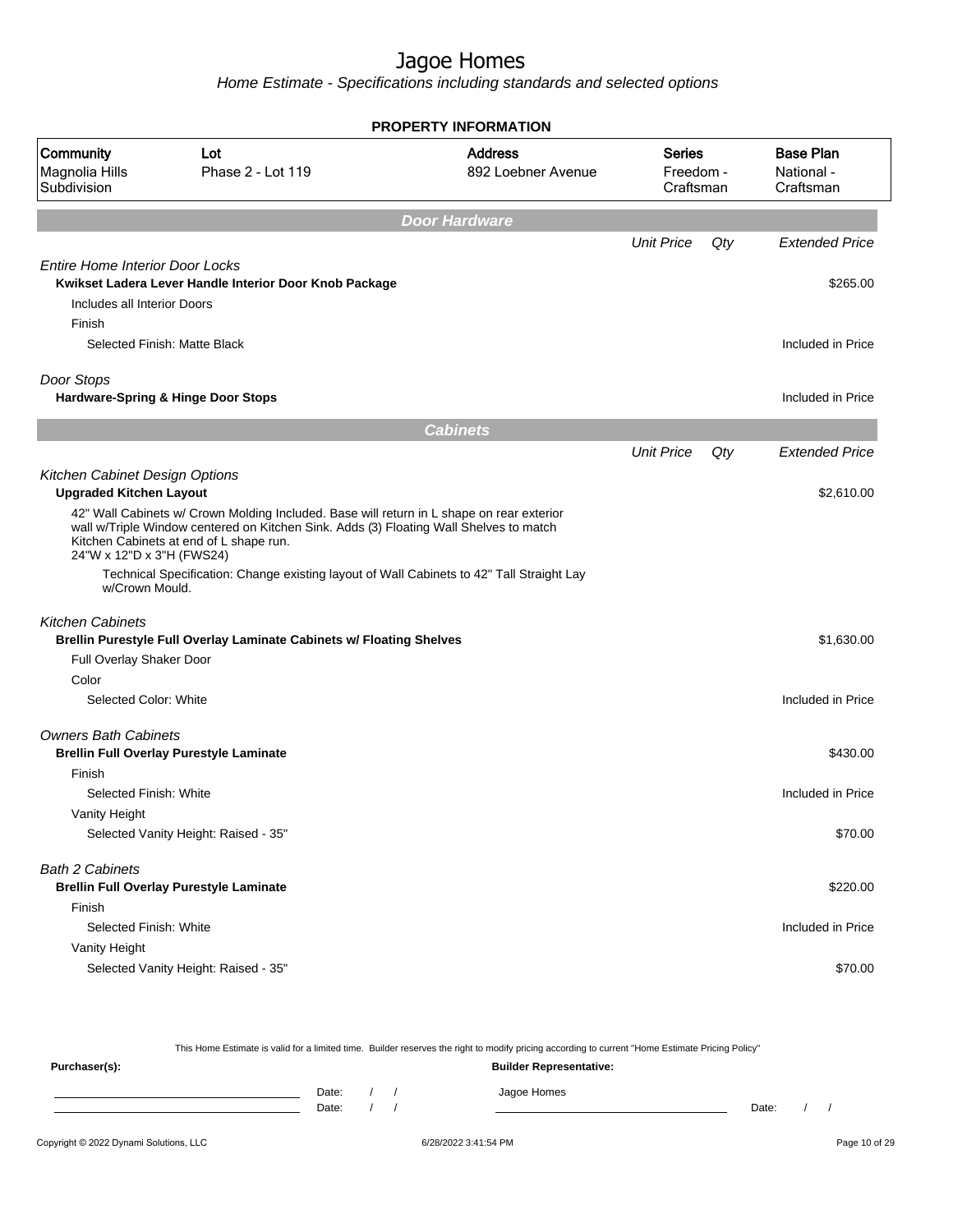|                                                                 |                                                                                                                                                                                                                                                                                                    |       |                  | <b>PROPERTY INFORMATION</b>                                                                                                                      |                                         |     |                                             |
|-----------------------------------------------------------------|----------------------------------------------------------------------------------------------------------------------------------------------------------------------------------------------------------------------------------------------------------------------------------------------------|-------|------------------|--------------------------------------------------------------------------------------------------------------------------------------------------|-----------------------------------------|-----|---------------------------------------------|
| Community<br>Magnolia Hills<br>Subdivision                      | Lot<br>Phase 2 - Lot 119                                                                                                                                                                                                                                                                           |       |                  | <b>Address</b><br>892 Loebner Avenue                                                                                                             | <b>Series</b><br>Freedom -<br>Craftsman |     | <b>Base Plan</b><br>National -<br>Craftsman |
|                                                                 |                                                                                                                                                                                                                                                                                                    |       |                  | <b>Cabinet Hardware</b>                                                                                                                          |                                         |     |                                             |
|                                                                 |                                                                                                                                                                                                                                                                                                    |       |                  |                                                                                                                                                  | <b>Unit Price</b>                       | Qty | <b>Extended Price</b>                       |
| <b>Kitchen Cabinet Hardware</b><br><b>Betty Collection</b>      |                                                                                                                                                                                                                                                                                                    |       |                  |                                                                                                                                                  |                                         |     | Included in Price                           |
| <b>Cabinet Door Hardware</b>                                    | Selected Cabinet Door Hardware: 128mm                                                                                                                                                                                                                                                              |       |                  |                                                                                                                                                  |                                         |     | Included in Price                           |
| <b>Cabinet Drawer Hardware</b><br>Finish                        | Selected Cabinet Drawer Hardware: 128mm                                                                                                                                                                                                                                                            |       |                  |                                                                                                                                                  |                                         |     | Included in Price                           |
| Selected Finish: Matte Black                                    |                                                                                                                                                                                                                                                                                                    |       |                  |                                                                                                                                                  |                                         |     | Included in Price                           |
| <b>Owner's Bath Cabinet Hardware</b><br><b>Betty Collection</b> |                                                                                                                                                                                                                                                                                                    |       |                  |                                                                                                                                                  |                                         |     | Included in Price                           |
| <b>Cabinet Door Hardware</b>                                    | Selected Cabinet Door Hardware: 128mm                                                                                                                                                                                                                                                              |       |                  |                                                                                                                                                  |                                         |     | Included in Price                           |
| <b>Cabinet Drawer Hardware</b>                                  | Selected Cabinet Drawer Hardware: 96mm                                                                                                                                                                                                                                                             |       |                  |                                                                                                                                                  |                                         |     | Included in Price                           |
| Finish<br>Selected Finish: Matte Black                          |                                                                                                                                                                                                                                                                                                    |       |                  |                                                                                                                                                  |                                         |     | Included in Price                           |
| <b>Bath 2 Cabinet Hardware</b><br><b>Betty Collection</b>       |                                                                                                                                                                                                                                                                                                    |       |                  |                                                                                                                                                  |                                         |     | Included in Price                           |
| Cabinet Door Hardware                                           |                                                                                                                                                                                                                                                                                                    |       |                  |                                                                                                                                                  |                                         |     |                                             |
| <b>Cabinet Drawer Hardware</b>                                  | Selected Cabinet Door Hardware: 128mm                                                                                                                                                                                                                                                              |       |                  |                                                                                                                                                  |                                         |     | Included in Price                           |
| Finish                                                          | Selected Cabinet Drawer Hardware: 96mm                                                                                                                                                                                                                                                             |       |                  |                                                                                                                                                  |                                         |     | Included in Price                           |
| Selected Finish: Matte Black                                    |                                                                                                                                                                                                                                                                                                    |       |                  |                                                                                                                                                  |                                         |     | Included in Price                           |
|                                                                 |                                                                                                                                                                                                                                                                                                    |       |                  | <b>Countertops</b>                                                                                                                               |                                         |     |                                             |
|                                                                 |                                                                                                                                                                                                                                                                                                    |       |                  |                                                                                                                                                  | <b>Unit Price</b>                       | Qty | <b>Extended Price</b>                       |
| Ugraded Kitchen Design - Countertops<br>3 cm Granite - Level 1  |                                                                                                                                                                                                                                                                                                    |       |                  |                                                                                                                                                  |                                         |     | \$4,760.00                                  |
| Color                                                           | Includes Stainless Steel Undermount Double Bowl Sink and 4 in Granite splash. Included<br>splash will be removed if decorative backsplash is selected.<br>Granite is not seamless and seams will be visible and can be felt.<br>Colors could vary from samples due to the nature of natural stone. |       |                  |                                                                                                                                                  |                                         |     |                                             |
| Selected Color: Caledonia                                       |                                                                                                                                                                                                                                                                                                    |       |                  |                                                                                                                                                  |                                         |     | Included in Price                           |
| Edge Profile                                                    | Selected Edge Profile: Pencil Edge Top & Bottom                                                                                                                                                                                                                                                    |       |                  |                                                                                                                                                  |                                         |     | Included in Price                           |
|                                                                 |                                                                                                                                                                                                                                                                                                    |       |                  | This Home Estimate is valid for a limited time. Builder reserves the right to modify pricing according to current "Home Estimate Pricing Policy" |                                         |     |                                             |
| Purchaser(s):                                                   |                                                                                                                                                                                                                                                                                                    |       |                  | <b>Builder Representative:</b>                                                                                                                   |                                         |     |                                             |
|                                                                 |                                                                                                                                                                                                                                                                                                    | Date: | $\left  \right $ | Jagoe Homes                                                                                                                                      |                                         |     |                                             |
|                                                                 | <u> 1989 - Johann Barn, mars ann an t-Amhain an t-A</u>                                                                                                                                                                                                                                            | Date: | $\left  \right $ |                                                                                                                                                  |                                         |     | $1 \quad 1$<br>Date:                        |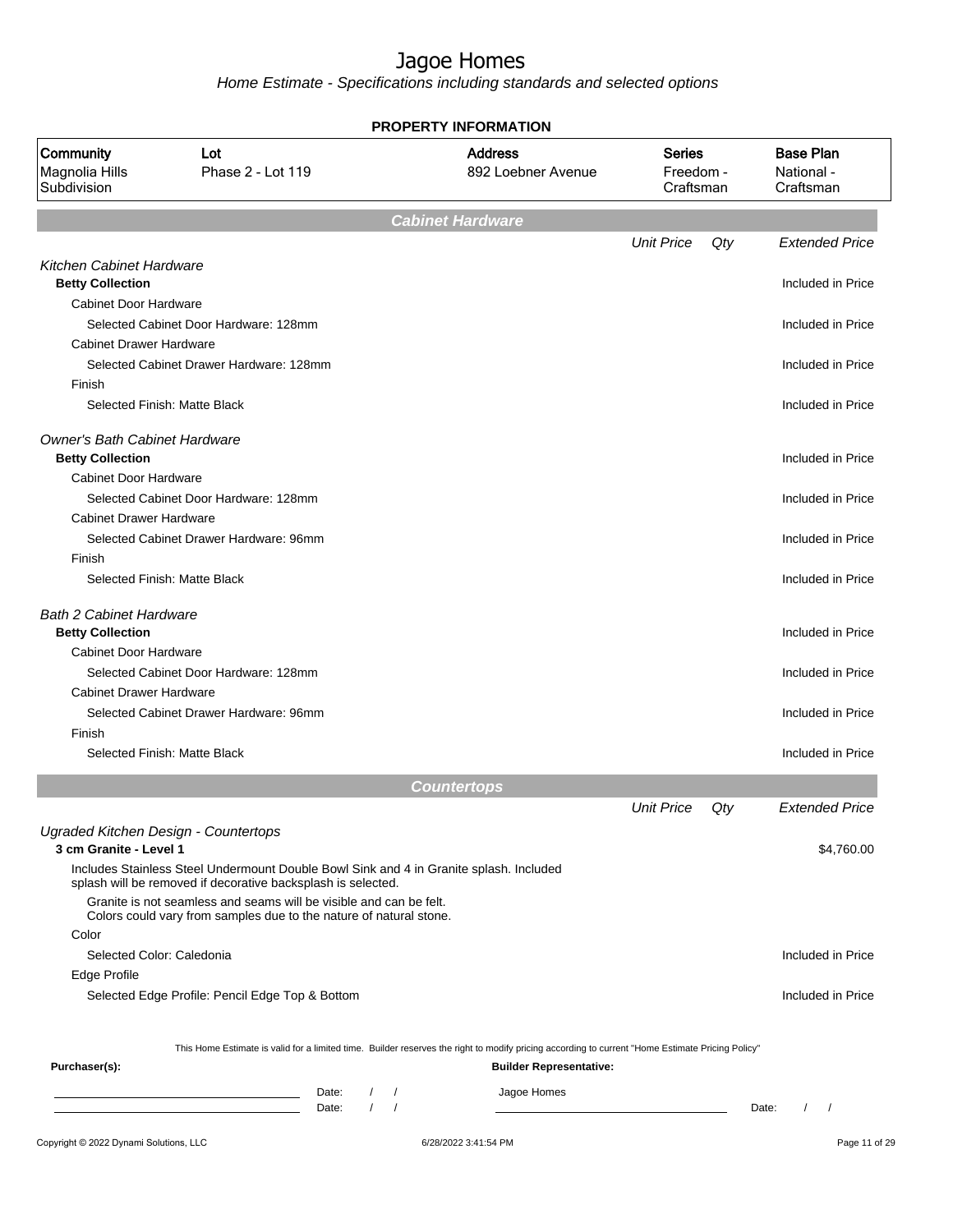Home Estimate - Specifications including standards and selected options

| Community<br>Lot<br>Phase 2 - Lot 119<br>Magnolia Hills<br>Subdivision |                                                            | <b>Address</b><br>892 Loebner Avenue | Series<br>Freedom -<br>Craftsman |     | <b>Base Plan</b><br>National -<br>Craftsman |
|------------------------------------------------------------------------|------------------------------------------------------------|--------------------------------------|----------------------------------|-----|---------------------------------------------|
|                                                                        |                                                            |                                      |                                  |     |                                             |
|                                                                        |                                                            | <b>Countertops</b>                   |                                  |     |                                             |
|                                                                        |                                                            |                                      | <b>Unit Price</b>                | Qty | <b>Extended Price</b>                       |
|                                                                        | Upgraded Kitchen Design - Backsplash                       |                                      |                                  |     |                                             |
| Subway Tile   4" x 12"                                                 |                                                            |                                      |                                  |     | \$1,280.00                                  |
|                                                                        | Make a design statement in timeless subway tile.           |                                      |                                  |     |                                             |
| <b>Daltile</b>                                                         |                                                            |                                      |                                  |     |                                             |
| <b>Ceramic Install Pattern</b>                                         |                                                            |                                      |                                  |     |                                             |
|                                                                        | Selected Ceramic Install Pattern: Half Offset - Horizontal |                                      |                                  |     | Included in Price                           |
| Color                                                                  |                                                            |                                      |                                  |     |                                             |
| Selected Color: White                                                  |                                                            |                                      |                                  |     | Included in Price                           |
| <b>Grout Color</b>                                                     |                                                            |                                      |                                  |     |                                             |
|                                                                        | Selected Grout Color: 02 Pewter                            |                                      |                                  |     | Included in Price                           |
| Trim                                                                   |                                                            |                                      |                                  |     |                                             |
|                                                                        | Selected Trim: Jolly   Polished Chrome                     |                                      |                                  |     | Included in Price                           |
| Owner's Bath Vanity Top                                                | Rectangular Wave Bowl - Cultured Marble- Double Bowl       |                                      |                                  |     | \$390.00                                    |
| Color                                                                  |                                                            |                                      |                                  |     |                                             |
|                                                                        | Selected Color: #258 Carrera Thunder - Matte               |                                      |                                  |     | Included in Price                           |
| Bath 2 Vanity Top<br>Color                                             | Rectangular Wave Bowl - Cultured Marble- Double Bowl       |                                      |                                  |     | \$390.00                                    |
|                                                                        | Selected Color: #258 Carrera Thunder - Matte               |                                      |                                  |     | Included in Price                           |
|                                                                        |                                                            |                                      |                                  |     |                                             |
|                                                                        |                                                            | <b>Mirrors</b>                       |                                  |     |                                             |
|                                                                        |                                                            |                                      | <b>Unit Price</b>                | Qty | <b>Extended Price</b>                       |
| <b>Owner's Bath Mirrors</b>                                            | Beveled Edged Mirrors, (Qty 2) 30" X 36"                   |                                      |                                  |     | \$0.00                                      |
| <b>Bath 2 Mirror</b>                                                   | Beveled Edged Mirrors, (Qty 2), 24" X 36"                  |                                      |                                  |     | \$80.00                                     |
|                                                                        |                                                            |                                      |                                  |     |                                             |
| <b>Powder Room Mirror</b>                                              |                                                            |                                      |                                  |     |                                             |
| Beveled Edge Mirror, 24" x 36"                                         |                                                            |                                      |                                  |     | Included in Price                           |
|                                                                        |                                                            |                                      |                                  |     |                                             |

**PROPERTY INFORMATION**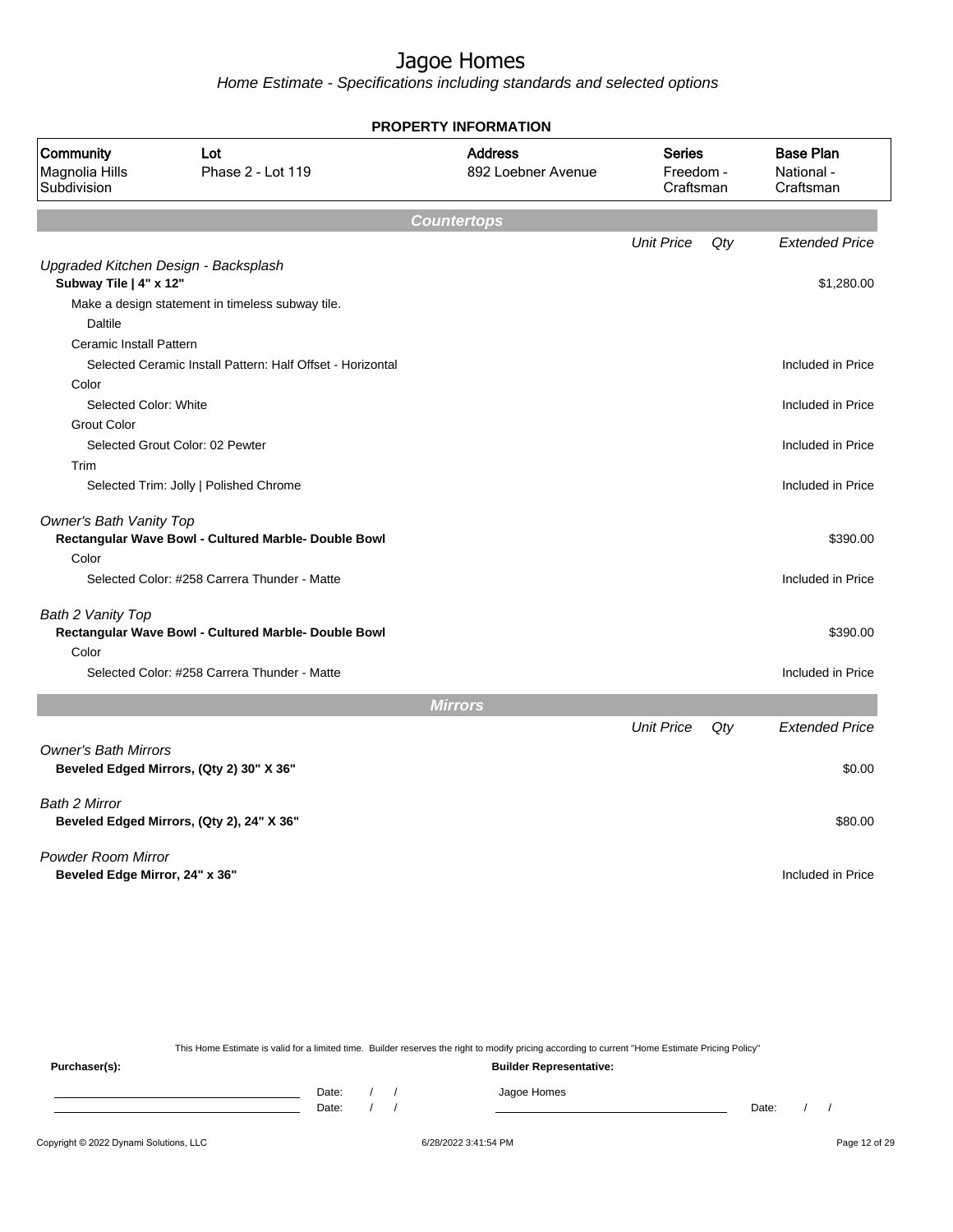Home Estimate - Specifications including standards and selected options

|                                            |                                                                                               | <b>PROPERTY INFORMATION</b>          |                                         |     |                                             |
|--------------------------------------------|-----------------------------------------------------------------------------------------------|--------------------------------------|-----------------------------------------|-----|---------------------------------------------|
| Community<br>Magnolia Hills<br>Subdivision | Lot<br>Phase 2 - Lot 119                                                                      | <b>Address</b><br>892 Loebner Avenue | <b>Series</b><br>Freedom -<br>Craftsman |     | <b>Base Plan</b><br>National -<br>Craftsman |
|                                            |                                                                                               | <b>Appliances</b>                    |                                         |     |                                             |
|                                            |                                                                                               |                                      | <b>Unit Price</b>                       | Qty | <b>Extended Price</b>                       |
| Kitchen Range                              | Range - Electric - Free Standing Smooth Top                                                   |                                      |                                         |     | Included in Price                           |
| Finish                                     |                                                                                               |                                      |                                         |     |                                             |
|                                            | Selected Finish: Stainless Steel - JB645RKSS                                                  |                                      |                                         |     | \$115.00                                    |
| <b>Microwave - Stainless Steel</b>         | Kitchen Microwave or Microwave Hood                                                           |                                      |                                         |     | \$80.00                                     |
|                                            | GE® 1.6 CU. FT. OVER-THE-RANGE MICROWAVE OVEN                                                 |                                      |                                         |     |                                             |
|                                            | Technical Specification: APPROXIMATE DIMENSIONS (HxWxD)<br>16 1/8 H x 29 7/8 W x 15 9/16 D in |                                      |                                         |     |                                             |
| Finish                                     |                                                                                               |                                      |                                         |     |                                             |
|                                            | Selected Finish: Stainless Steel - JVM3160RFSS                                                |                                      |                                         |     | Included in Price                           |
| Kitchen Dishwasher                         | Dishwasher - Front Control - Stainless Steel                                                  |                                      |                                         |     | \$60.00                                     |
| <b>CYCLE &amp; DRY BOOST</b>               | GE® FRONT CONTROL WITH PLASTIC INTERIOR DISHWASHER WITH SANITIZE                              |                                      |                                         |     |                                             |
|                                            | Technical Specification: APPROXIMATE DIMENSIONS (HxWxD)<br>33 3/8 H x 23 3/4 W x 24 D in      |                                      |                                         |     |                                             |
| Finish                                     |                                                                                               |                                      |                                         |     |                                             |
|                                            | Selected Finish: GDF550PSRSS                                                                  |                                      |                                         |     | Included in Price                           |
| Refrigerator                               | Refrigerator - Side by Side w/ Ice & Water on Door                                            |                                      |                                         |     | Included in Price                           |
| Finish                                     |                                                                                               |                                      |                                         |     |                                             |
|                                            | Selected Finish: Stainless Steel - GSS25GYPFS                                                 |                                      |                                         |     | \$165.00                                    |
|                                            |                                                                                               | <b>Plumbing</b>                      |                                         |     |                                             |
|                                            |                                                                                               |                                      | <b>Unit Price</b>                       | Qty | <b>Extended Price</b>                       |
| Owner's Bath Fixture Color Package         |                                                                                               |                                      |                                         |     |                                             |
| <b>Bath Fixture Color</b><br>Color         |                                                                                               |                                      |                                         |     | Included in Price                           |
| Selected Color: White                      |                                                                                               |                                      |                                         |     | Included in Price                           |
|                                            |                                                                                               |                                      |                                         |     |                                             |
| Owner's Bath Vanity                        |                                                                                               |                                      |                                         |     |                                             |
| 72" Double Bowl Vanity                     |                                                                                               |                                      |                                         |     | \$1,990.00                                  |
|                                            | See plans for details. Linen Closet may have to be removed if applicable.                     |                                      |                                         |     |                                             |

This Home Estimate is valid for a limited time. Builder reserves the right to modify pricing according to current "Home Estimate Pricing Policy"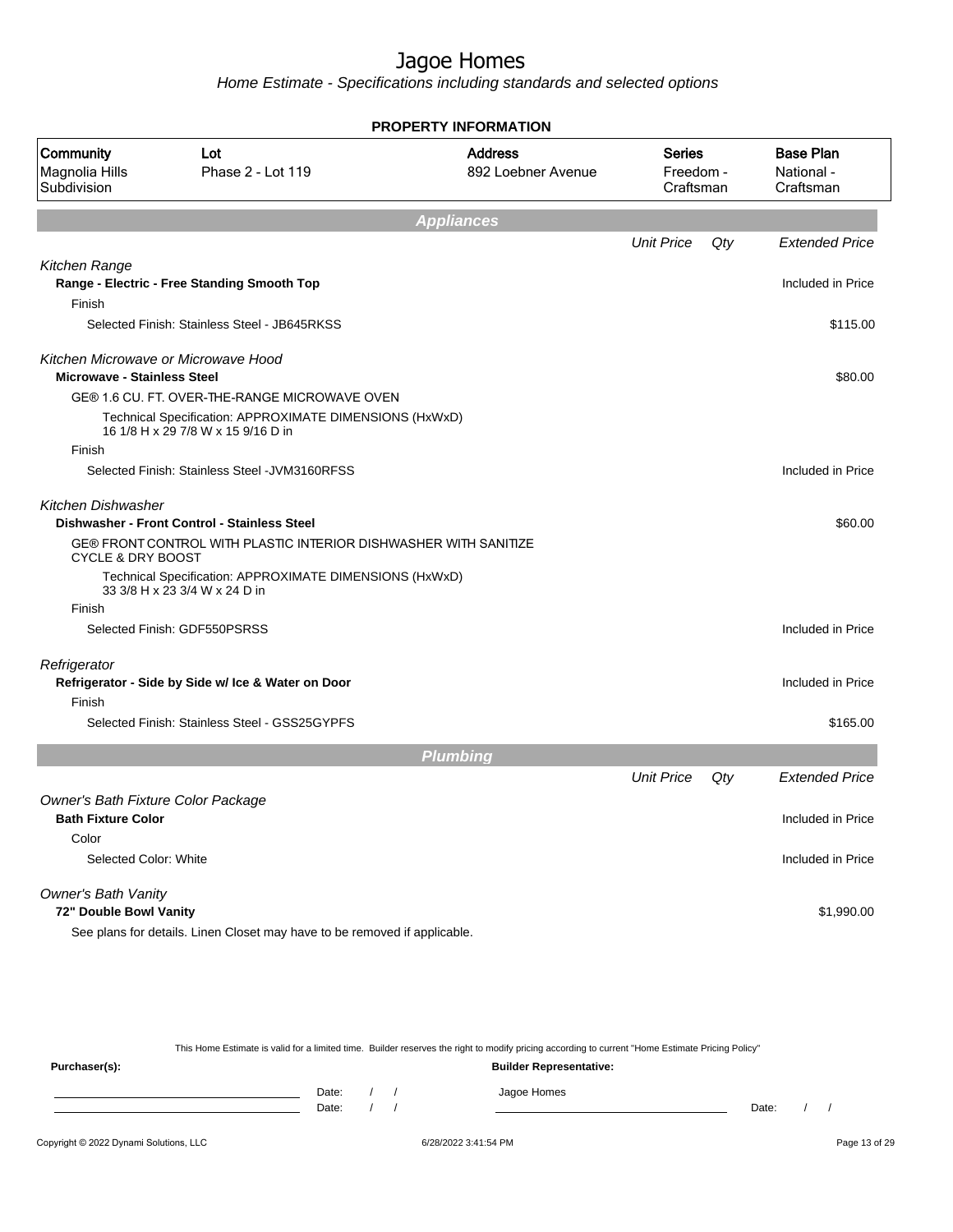Home Estimate - Specifications including standards and selected options

|                                                                        |                                                                                                               | <b>PROPERTY INFORMATION</b>          |                   |                                         |                                             |
|------------------------------------------------------------------------|---------------------------------------------------------------------------------------------------------------|--------------------------------------|-------------------|-----------------------------------------|---------------------------------------------|
| Community<br>Lot<br>Magnolia Hills<br>Phase 2 - Lot 119<br>Subdivision |                                                                                                               | <b>Address</b><br>892 Loebner Avenue |                   | <b>Series</b><br>Freedom -<br>Craftsman | <b>Base Plan</b><br>National -<br>Craftsman |
|                                                                        |                                                                                                               | <b>Plumbing</b>                      |                   |                                         |                                             |
|                                                                        |                                                                                                               |                                      | <b>Unit Price</b> | Qty                                     | <b>Extended Price</b>                       |
| <b>Owner's Bath Lavatory Faucet</b>                                    |                                                                                                               |                                      |                   |                                         |                                             |
| Delta Ashlyn Faucet - 2564                                             |                                                                                                               |                                      |                   | 2                                       | Included in Price                           |
| Finish                                                                 |                                                                                                               |                                      |                   |                                         |                                             |
|                                                                        | Selected Finish: Matte Black                                                                                  |                                      |                   |                                         | \$560.00                                    |
|                                                                        | Owner's Bath Towel Bar or Robe Hooks & Paper Holder<br>Ashlyn Robe Hooks (Qty 2) & Paper Holder               |                                      |                   |                                         | \$100.00                                    |
| Finish                                                                 |                                                                                                               |                                      |                   |                                         |                                             |
|                                                                        | Selected Finish: Matte Black                                                                                  |                                      |                   |                                         | \$60.00                                     |
|                                                                        | <b>Owner's Bath Tub/Shower or Shower Stall</b><br>60" Fiberglass Shower Stall with Framed Sliding Shower Door |                                      |                   |                                         | \$1,170.00                                  |
| accomodate shower.                                                     | Semi Frameless Chrome Shower Door with Clear Glass Included Plan may be revised to                            |                                      |                   |                                         |                                             |
| <b>Glass Pattern</b>                                                   |                                                                                                               |                                      |                   |                                         |                                             |
|                                                                        | Selected Glass Pattern: Clear                                                                                 |                                      |                   |                                         | Included in Price                           |
|                                                                        | Semi Frameless Sliding Shower Door                                                                            |                                      |                   |                                         |                                             |
|                                                                        | Selected Semi Frameless Sliding Shower Door: Matte Black (Clear Glass ONLY)                                   |                                      |                   |                                         | \$720.00                                    |
| <b>Shower Door</b>                                                     |                                                                                                               |                                      |                   |                                         |                                             |
|                                                                        | Selected Shower Door: N/A                                                                                     |                                      |                   |                                         | Included in Price                           |
| <b>Owner's Bath Shower Stall Faucet</b>                                |                                                                                                               |                                      |                   |                                         |                                             |
|                                                                        | Delta Ashlyn Shower Stall Faucet T14264                                                                       |                                      |                   |                                         | Included in Price                           |
| Model # T14264                                                         |                                                                                                               |                                      |                   |                                         |                                             |
| Finish                                                                 |                                                                                                               |                                      |                   |                                         |                                             |
|                                                                        | Selected Finish: Matte Black                                                                                  |                                      |                   |                                         | \$220.00                                    |
| <b>Owner's Bath Commode</b>                                            |                                                                                                               |                                      |                   |                                         |                                             |
| <b>Hymont/Elongated Commode</b>                                        |                                                                                                               |                                      |                   |                                         | \$195.00                                    |
| Hymont is approx. 17" tall                                             |                                                                                                               |                                      |                   |                                         |                                             |
| <b>Bath 2 Fixture Color Package</b><br><b>Bath Fixture Color</b>       |                                                                                                               |                                      |                   |                                         | Included in Price                           |
| Color                                                                  |                                                                                                               |                                      |                   |                                         |                                             |
| Selected Color: White                                                  |                                                                                                               |                                      |                   |                                         | Included in Price                           |
| Bath 2 Vanity                                                          |                                                                                                               |                                      |                   |                                         |                                             |
| 60" Double Bowl Vanity                                                 |                                                                                                               |                                      |                   |                                         | \$1,655.00                                  |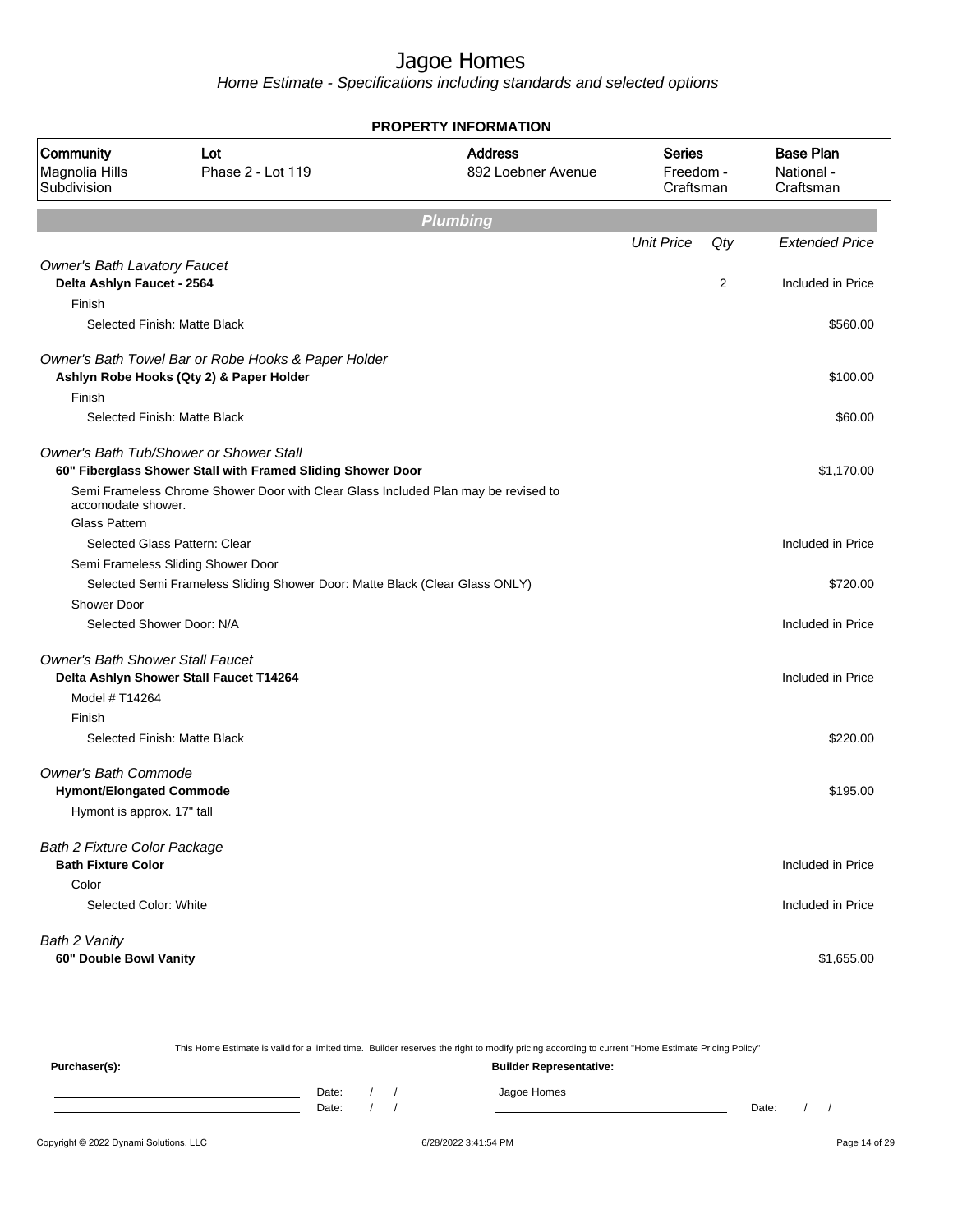Home Estimate - Specifications including standards and selected options

|                                                                                |                                                                             | <b>PROPERTY INFORMATION</b>          |                                         |                                             |
|--------------------------------------------------------------------------------|-----------------------------------------------------------------------------|--------------------------------------|-----------------------------------------|---------------------------------------------|
| Community<br>Magnolia Hills<br>Subdivision                                     | Lot<br>Phase 2 - Lot 119                                                    | <b>Address</b><br>892 Loebner Avenue | <b>Series</b><br>Freedom -<br>Craftsman | <b>Base Plan</b><br>National -<br>Craftsman |
|                                                                                |                                                                             | <b>Plumbing</b>                      |                                         |                                             |
|                                                                                |                                                                             |                                      | <b>Unit Price</b>                       | Qty<br><b>Extended Price</b>                |
| <b>Bath 2 Commode</b><br>1.6 Gallon<br>2 PC                                    | Standard 1.6 Gallon Commode, 2 pc.                                          |                                      |                                         | Included in Price                           |
| <b>Bath 2 Lavatory Faucet</b><br>Delta Ashlyn Faucet - 2564                    |                                                                             |                                      |                                         | 2<br>Included in Price                      |
| Finish                                                                         | Selected Finish: Matte Black                                                |                                      |                                         | \$560.00                                    |
| Bath 2 Towel Bar & Paper Holder<br>Ashlyn Towel Bar and Paper Holder<br>Finish |                                                                             |                                      |                                         | \$95.00                                     |
|                                                                                | Selected Finish: Matte Black                                                |                                      |                                         | \$55.00                                     |
| <b>Bath 2 Tub/Shower or Shower Stall</b><br>60" Fiberglass Tub/Shower          |                                                                             |                                      |                                         | Included in Price                           |
| Bath 2 Tub/Shower Faucet                                                       | Delta Ashlyn Tub/Shower Faucet T14464                                       |                                      |                                         | Included in Price                           |
| Finish                                                                         | Selected Finish: Matte Black                                                |                                      |                                         | \$270.00                                    |
| Powder Room Fixture Color Package<br><b>Bath Fixture Color</b>                 |                                                                             |                                      |                                         | Included in Price                           |
| Color<br>Selected Color: White                                                 |                                                                             |                                      |                                         | Included in Price                           |
| Powder Room Vanity / Pedestal<br><b>Pedestal Sink</b>                          |                                                                             |                                      |                                         | Included in Price                           |
| Powder Room Lavatory Faucet<br>Delta Ashlyn Faucet - 2564                      |                                                                             |                                      |                                         | Included in Price                           |
| Finish                                                                         | Selected Finish: Matte Black                                                |                                      |                                         | \$280.00                                    |
|                                                                                | Powder Room Towel Ring & Paper Holder<br>Ashlyn Towel Ring and Paper Holder |                                      |                                         | \$90.00                                     |
| Finish                                                                         | Selected Finish: Matte Black                                                |                                      |                                         | \$35.00                                     |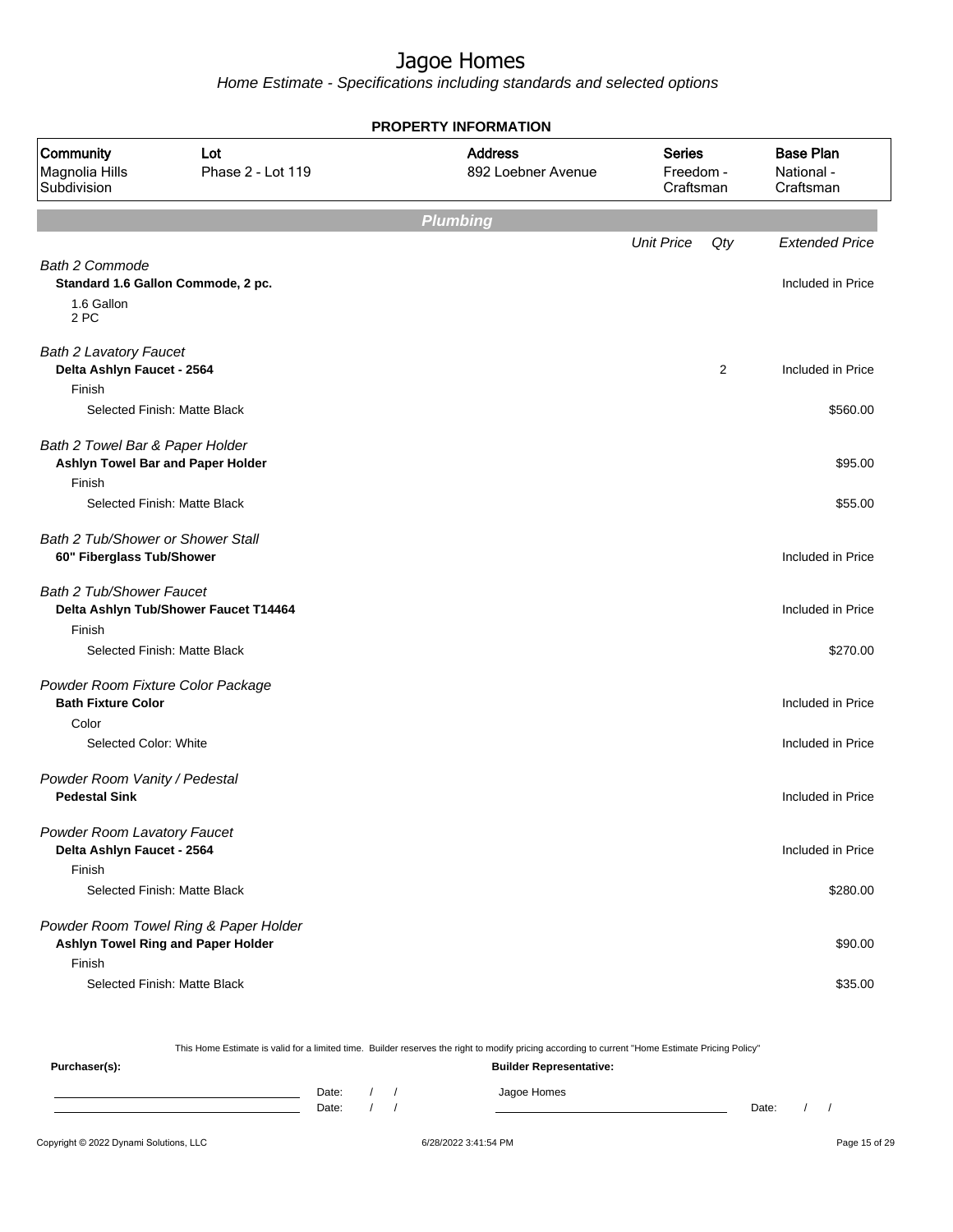Home Estimate - Specifications including standards and selected options

|                                                                         |                                                                                    | <b>PROPERTY INFORMATION</b>          |                                         |     |                                             |
|-------------------------------------------------------------------------|------------------------------------------------------------------------------------|--------------------------------------|-----------------------------------------|-----|---------------------------------------------|
| Community<br>Magnolia Hills<br>Subdivision                              | Lot<br>Phase 2 - Lot 119                                                           | <b>Address</b><br>892 Loebner Avenue | <b>Series</b><br>Freedom -<br>Craftsman |     | <b>Base Plan</b><br>National -<br>Craftsman |
|                                                                         |                                                                                    | <b>Plumbing</b>                      |                                         |     |                                             |
|                                                                         |                                                                                    |                                      | <b>Unit Price</b>                       | Qty | <b>Extended Price</b>                       |
| Powder Room Commode                                                     | Standard 1.6 Gallon Commode, 2 pc.                                                 |                                      |                                         |     | Included in Price                           |
| 1.6 Gallon<br>2 PC                                                      |                                                                                    |                                      |                                         |     |                                             |
| <b>Kitchen Sink</b>                                                     | Blanco Precis Undermount Sink - Super Single Bowl w/Chrome Disposal Flange         |                                      |                                         |     | \$680.00                                    |
| Sink 9 1/2" Deep<br>Color                                               |                                                                                    |                                      |                                         |     |                                             |
|                                                                         | Selected Color: Anthracite 440149                                                  |                                      |                                         |     | Included in Price                           |
| <b>Kitchen Sink Faucet</b>                                              | Kitchen Sink Faucet - Delta Essa Single Handle Pull Down #9113 DST                 |                                      |                                         |     | \$310.00                                    |
| Finish                                                                  |                                                                                    |                                      |                                         |     |                                             |
| Selected Finish: Black                                                  |                                                                                    |                                      |                                         |     | \$180.00                                    |
| Kitchen Garbage Disposal<br>Garbage Disposal 1/3 hp                     |                                                                                    |                                      |                                         |     | Included in Price                           |
| Kitchen Ice Maker Water Line<br><b>Ice Maker Water Line</b>             |                                                                                    |                                      |                                         |     | Included in Price                           |
| Kitchen Gas Line for Range                                              |                                                                                    |                                      |                                         |     |                                             |
| Existing 220v outlet remains.                                           | Gas Line for Range, Includes 110-Volt Outlet                                       |                                      |                                         |     | \$970.00                                    |
| <b>Entire Home Water Heater</b><br><b>Tankless Water Heater</b>         |                                                                                    |                                      |                                         |     | Included in Price                           |
|                                                                         |                                                                                    |                                      |                                         |     |                                             |
| Entire Home Main Water Shutoff Valve<br><b>Main Water Shutoff Valve</b> |                                                                                    |                                      |                                         |     | Included in Price                           |
| <b>Entire Home Plumbing Supply Pipes</b>                                | <b>Plumbing Pipes: Water Continuous PEX Piping</b>                                 |                                      |                                         |     | Included in Price                           |
| <b>Plumbing Drains and Vents PVC</b>                                    | Entire Home Plumbing Waste & Vent Lines                                            |                                      |                                         |     | Included in Price                           |
|                                                                         | Entire Home Secondary Shut-Off Valves<br>Secondary Shut-Off Valves at each fixture |                                      |                                         |     | Included in Price                           |

This Home Estimate is valid for a limited time. Builder reserves the right to modify pricing according to current "Home Estimate Pricing Policy"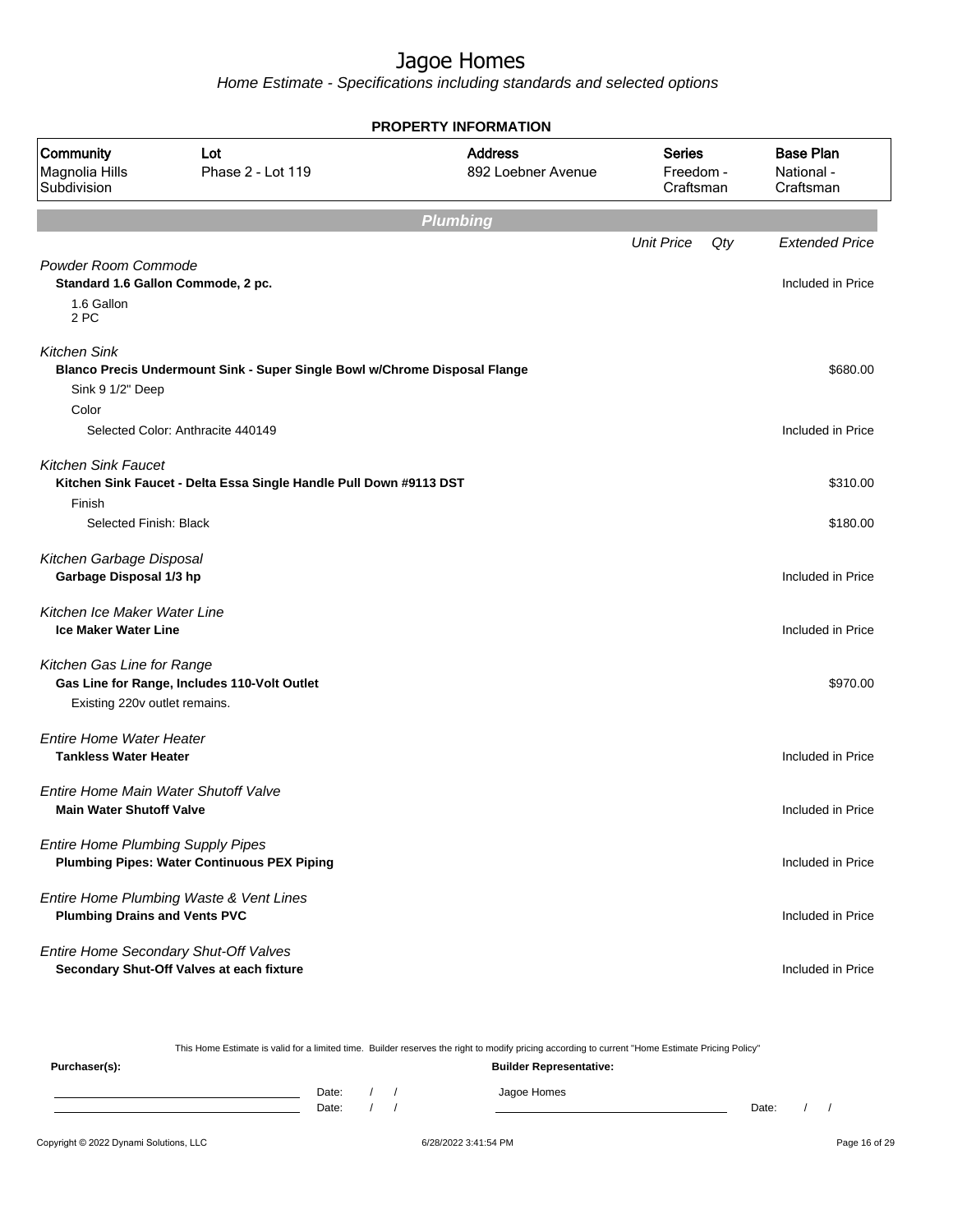|                                                                        |                                                                                                                                                  | <b>PROPERTY INFORMATION</b>              |                                         |     |                                             |
|------------------------------------------------------------------------|--------------------------------------------------------------------------------------------------------------------------------------------------|------------------------------------------|-----------------------------------------|-----|---------------------------------------------|
| Community<br>Magnolia Hills<br>Subdivision                             | Lot<br>Phase 2 - Lot 119                                                                                                                         | <b>Address</b><br>892 Loebner Avenue     | <b>Series</b><br>Freedom -<br>Craftsman |     | <b>Base Plan</b><br>National -<br>Craftsman |
|                                                                        |                                                                                                                                                  | <b>Plumbing</b>                          |                                         |     |                                             |
|                                                                        |                                                                                                                                                  |                                          | <b>Unit Price</b>                       | Qty | <b>Extended Price</b>                       |
| <b>Exterior Plumbing Sewer Lines</b>                                   | Plumbing Pipes: Exterior Sewer Lines PVC Schedule 40                                                                                             |                                          |                                         |     | Included in Price                           |
| <b>Exterior Sillcocks</b>                                              | <b>Outside Faucets Frost Proof (Per Plan)</b>                                                                                                    |                                          |                                         |     | Included in Price                           |
|                                                                        |                                                                                                                                                  | <b>Electrical, Media, Communications</b> |                                         |     |                                             |
|                                                                        |                                                                                                                                                  |                                          | <b>Unit Price</b>                       | Qty | <b>Extended Price</b>                       |
| Front Porch Light(s)<br><b>Recessed Lighting (Per Plan)</b>            |                                                                                                                                                  |                                          |                                         |     | Included in Price                           |
| Foyer Light(s)                                                         | Recessed Lighting (2) ILO Standard Flush Mount(s)                                                                                                |                                          |                                         |     | \$160.00                                    |
|                                                                        | Main Level Stairway Landing Ceiling Fixture<br><b>Standard Recessed Light with Switch</b>                                                        |                                          |                                         |     | Included in Price                           |
| <b>Family Room Ceiling Fixture</b><br>Color                            | Ceiling Fan 52" Kichler Pro #330018, Fan Only                                                                                                    |                                          |                                         |     | Included in Price                           |
|                                                                        | Selected Color: Satin Black w/Satin Black Blades                                                                                                 |                                          |                                         |     | Included in Price                           |
| Family Room Recessed Light(s)<br><b>Recessed Lighting (Per Plan)</b>   |                                                                                                                                                  |                                          |                                         |     | Included in Price                           |
| <b>Kitchen Ceiling Lighting</b><br><b>Recessed Lighting (Per Plan)</b> |                                                                                                                                                  |                                          |                                         |     | Included in Price                           |
|                                                                        | Additional Kitchen Ceiling Lighting on Separate Switch<br>Light Outlets with Switch for (2) Future Pendant Lights, to be Capped with Plate Cover |                                          |                                         |     | \$140.00                                    |
| Kitchen Under Cabinet Light                                            | Under Cabinet Lighting Package, qty 3                                                                                                            |                                          |                                         |     | \$360.00                                    |
| wall cabinets in the kitchen.                                          | Includes one under counter lighting package to be installed in predetermined location under<br>Includes 3 under counter lights                   |                                          |                                         |     |                                             |
| <b>Kitchen GFI Outlet</b><br>Interior GFI Outlet(s)                    |                                                                                                                                                  |                                          |                                         |     | Included in Price                           |

|               |       |  | This Home Estimate is valid for a limited time. Builder reserves the right to modify pricing according to current "Home Estimate Pricing Policy" |       |  |
|---------------|-------|--|--------------------------------------------------------------------------------------------------------------------------------------------------|-------|--|
| Purchaser(s): |       |  | <b>Builder Representative:</b>                                                                                                                   |       |  |
|               | Date: |  | Jagoe Homes                                                                                                                                      |       |  |
|               | Date: |  |                                                                                                                                                  | Date: |  |
|               |       |  |                                                                                                                                                  |       |  |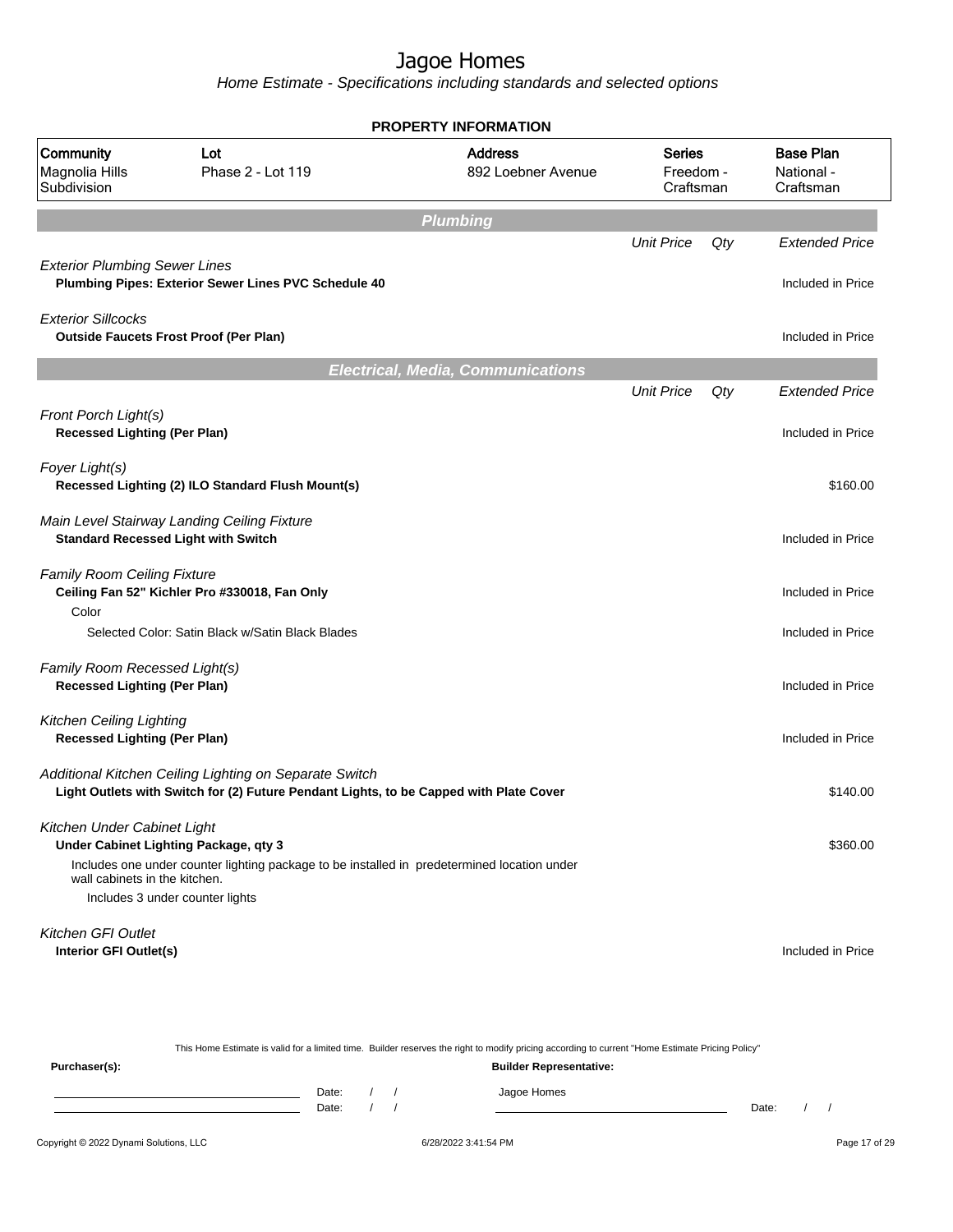Home Estimate - Specifications including standards and selected options

|                                                                     |                                                                                                                                                                                                                                                                                     | <b>PROPERTY INFORMATION</b>              |                                         |                                             |
|---------------------------------------------------------------------|-------------------------------------------------------------------------------------------------------------------------------------------------------------------------------------------------------------------------------------------------------------------------------------|------------------------------------------|-----------------------------------------|---------------------------------------------|
| Community<br>Magnolia Hills<br>Subdivision                          | Lot<br>Phase 2 - Lot 119                                                                                                                                                                                                                                                            | <b>Address</b><br>892 Loebner Avenue     | <b>Series</b><br>Freedom -<br>Craftsman | <b>Base Plan</b><br>National -<br>Craftsman |
|                                                                     |                                                                                                                                                                                                                                                                                     | <b>Electrical, Media, Communications</b> |                                         |                                             |
| Kitchen Range Receptacle<br>Range 220 Volt Receptacle               |                                                                                                                                                                                                                                                                                     |                                          | <b>Unit Price</b><br>Qty                | <b>Extended Price</b><br>Included in Price  |
| Dining Area Ceiling Light(s)<br><b>Recessed Lighting (Per Plan)</b> |                                                                                                                                                                                                                                                                                     |                                          |                                         | Included in Price                           |
| Powder Room Vanity Light                                            | Kichler 3 Light Winslow 21.5" Vanity Light #45886                                                                                                                                                                                                                                   |                                          |                                         | \$190.00                                    |
| mix in finishes.<br>Finish                                          | The Winslow vanity light features a classic look with clear seeded glass. Winslow vanity light<br>is perfect in several aesthetic environments, including traditional and transitional.<br>Designer Recommendation: Pair Winslow in Black with Chrome Faucets for a classic but fun |                                          |                                         |                                             |
| Selected Finish: Black BK                                           |                                                                                                                                                                                                                                                                                     |                                          |                                         | Included in Price                           |
| Powder Room Fan or Fan/Light<br><b>Bath Exhaust Fan, Fan Only</b>   |                                                                                                                                                                                                                                                                                     |                                          |                                         | Included in Price                           |
| <b>Laundry Ceiling Light</b><br><b>Recessed Lighting (Per Plan)</b> |                                                                                                                                                                                                                                                                                     |                                          |                                         | Included in Price                           |
| Laundry Dryer Receptacle<br>Dryer 220 Volt Receptacle               |                                                                                                                                                                                                                                                                                     |                                          |                                         | Included in Price                           |
| <b>Pantry Ceiling Light</b><br>Flush Mount Light   2 Bulb<br>Finish |                                                                                                                                                                                                                                                                                     |                                          |                                         | Included in Price                           |
| Selected Finish: Black                                              |                                                                                                                                                                                                                                                                                     |                                          |                                         | Included in Price                           |
| <b>Owner's Suite Ceiling Light</b>                                  | Recessed Lighting (4) ILO Standard Bedroom Flush Mount Light                                                                                                                                                                                                                        |                                          |                                         | \$470.00                                    |
| <b>Owner's Closet Light(s)</b>                                      | Satco - 7" Square Flush Mount, 13.5 Watt/LED                                                                                                                                                                                                                                        |                                          |                                         | \$25.00                                     |

This Home Estimate is valid for a limited time. Builder reserves the right to modify pricing according to current "Home Estimate Pricing Policy"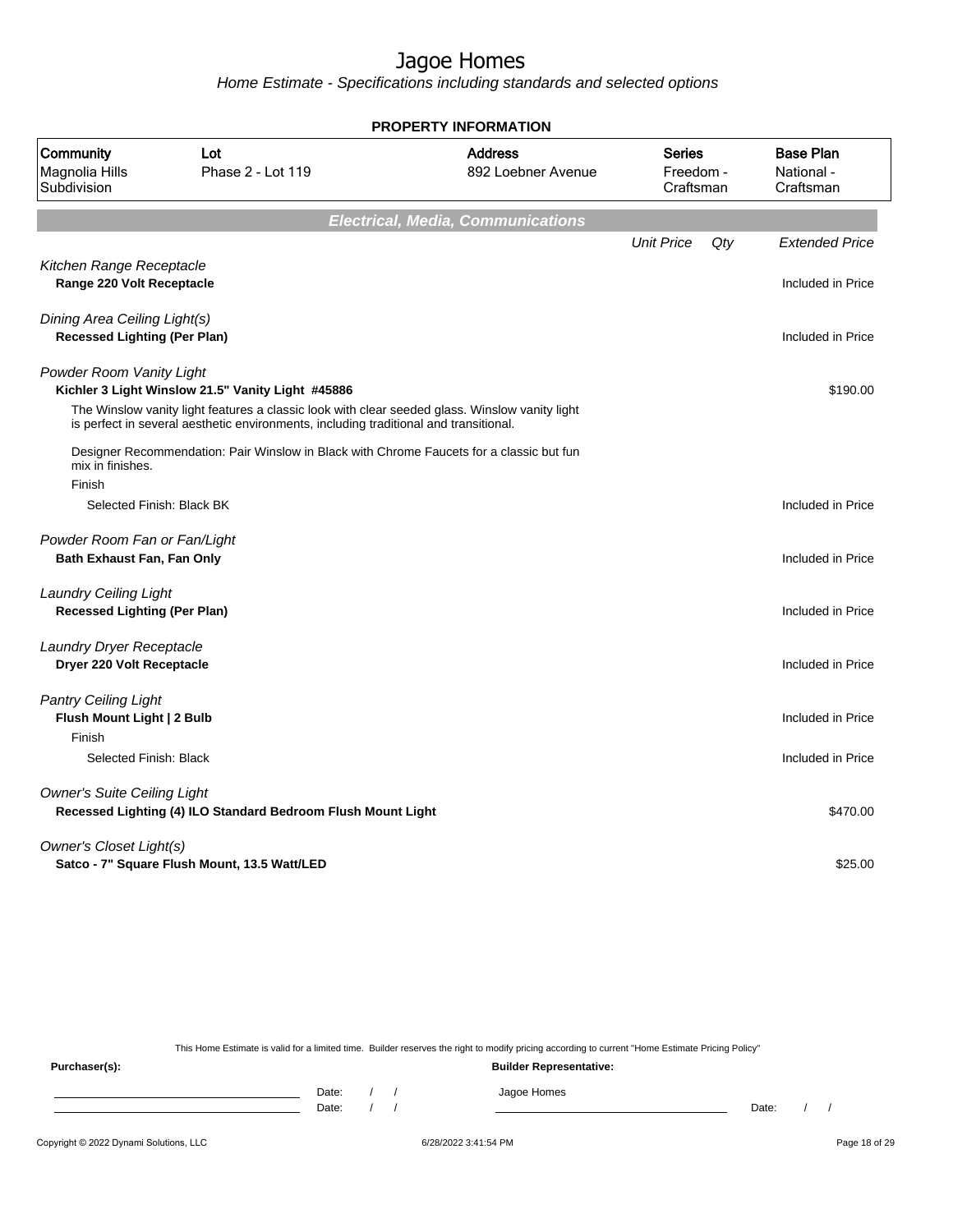Home Estimate - Specifications including standards and selected options

| <b>PROPERTY INFORMATION</b>                                            |                                                                                                                                                                                         |                                          |                                  |     |                                             |  |  |  |
|------------------------------------------------------------------------|-----------------------------------------------------------------------------------------------------------------------------------------------------------------------------------------|------------------------------------------|----------------------------------|-----|---------------------------------------------|--|--|--|
| <b>Community</b><br>Magnolia Hills<br>Subdivision                      | Lot<br>Phase 2 - Lot 119                                                                                                                                                                | <b>Address</b><br>892 Loebner Avenue     | Series<br>Freedom -<br>Craftsman |     | <b>Base Plan</b><br>National -<br>Craftsman |  |  |  |
|                                                                        |                                                                                                                                                                                         | <b>Electrical, Media, Communications</b> |                                  |     |                                             |  |  |  |
|                                                                        |                                                                                                                                                                                         |                                          | <b>Unit Price</b>                | Qty | <b>Extended Price</b>                       |  |  |  |
| <b>Owner's Bath Vanity Light</b>                                       | Kichler 4 Lite Winslow 30" Vanity Lite #45887 (Qty 2)                                                                                                                                   |                                          |                                  |     | \$400.00                                    |  |  |  |
|                                                                        | The Winslow vanity light features a classic look with clear seeded glass. Winslow vanity light<br>is perfect in several aesthetic environments, including traditional and transitional. |                                          |                                  |     |                                             |  |  |  |
| mix in finishes.                                                       | Designer Recommendation: Pair Winslow in Black with Chrome Faucets for a classic but fun                                                                                                |                                          |                                  |     |                                             |  |  |  |
| Finish<br>Selected Finish: Black BK                                    |                                                                                                                                                                                         |                                          |                                  |     | Included in Price                           |  |  |  |
|                                                                        | Owner's Bath Additional Tub/Shower Light<br>Additional Tub/Shower Light Fixture w/ Switch                                                                                               |                                          |                                  |     | \$195.00                                    |  |  |  |
|                                                                        | Includes one tub/shower special recessed light fixture with switch in choice of bathroom.<br>Technical Specification: Buyer must indicate choice of bath.                               |                                          |                                  |     |                                             |  |  |  |
| Bath Exhaust Fan, Fan Only                                             | Owner's Bath Exhaust Fan or Fan/Light                                                                                                                                                   |                                          |                                  |     | Included in Price                           |  |  |  |
| <b>Bath Exhaust Fan w/ Light</b>                                       | Owner's Bath 2nd Exhaust Fan or Fan/Light                                                                                                                                               |                                          |                                  |     | Included in Price                           |  |  |  |
| <b>Owner's Bath GFI Outlet</b><br><b>GFI Interior Outlet(s)</b>        |                                                                                                                                                                                         |                                          |                                  |     | Included in Price                           |  |  |  |
| <b>Bedroom 2 Ceiling Light</b><br>Flush Mount Light   3 Bulb           |                                                                                                                                                                                         |                                          |                                  |     | Included in Price                           |  |  |  |
| Finish<br>Selected Finish: Black                                       |                                                                                                                                                                                         |                                          |                                  |     | Included in Price                           |  |  |  |
| <b>Bedroom 2 Closet Light</b><br>Flush Mount Light   2 Bulb            |                                                                                                                                                                                         |                                          |                                  |     | Included in Price                           |  |  |  |
| Finish<br>Selected Finish: Black                                       |                                                                                                                                                                                         |                                          |                                  |     | Included in Price                           |  |  |  |
| <b>Bedroom 3 Ceiling Light</b><br>Flush Mount Light   3 Bulb<br>Finish |                                                                                                                                                                                         |                                          |                                  |     | Included in Price                           |  |  |  |
| Selected Finish: Black                                                 |                                                                                                                                                                                         |                                          |                                  |     | Included in Price                           |  |  |  |

This Home Estimate is valid for a limited time. Builder reserves the right to modify pricing according to current "Home Estimate Pricing Policy" **Purchaser(s): Builder Representative:**

Date: / / Jagoe Homes<br>Date: / / Jagoe Homes Date: / / Date: / /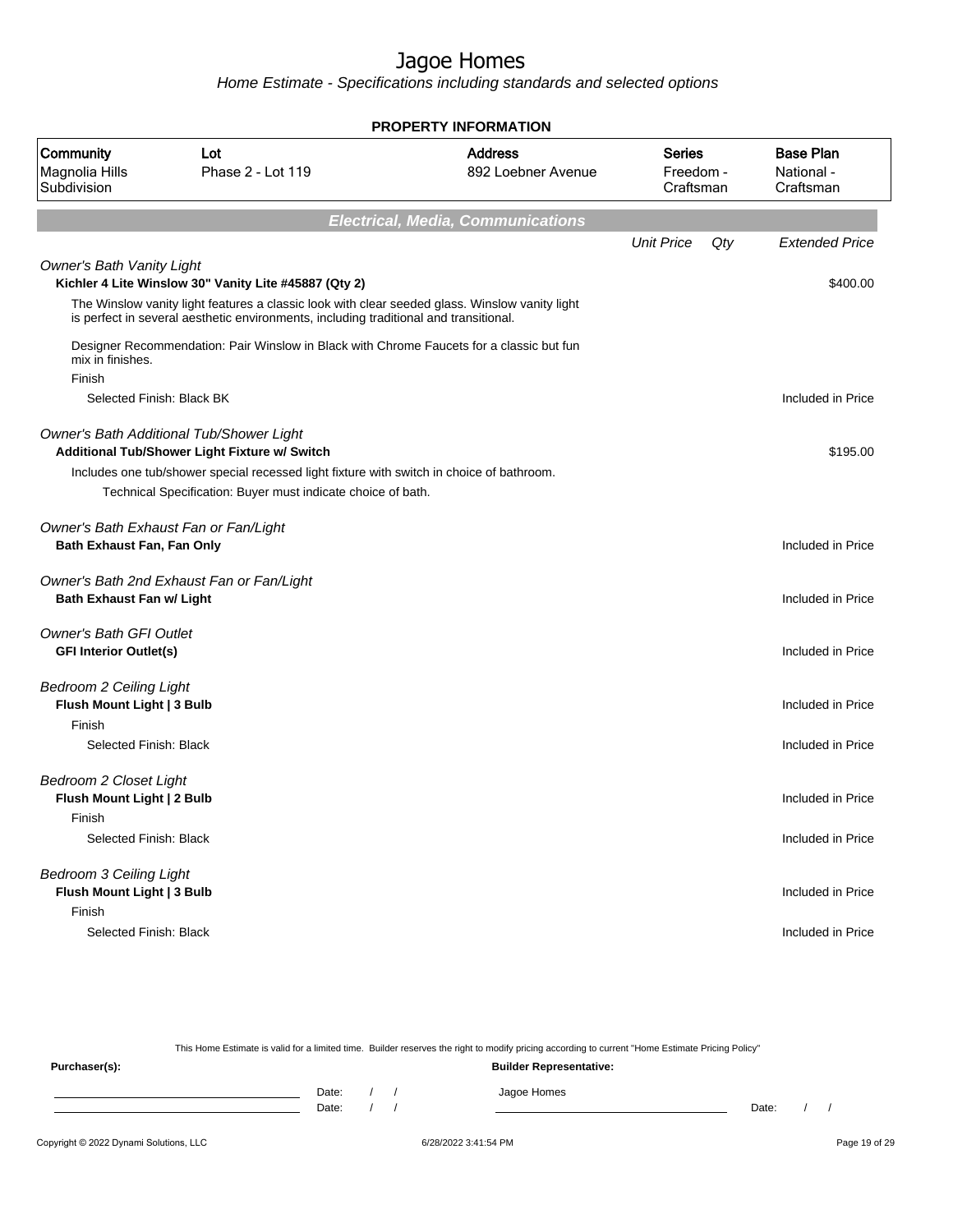Home Estimate - Specifications including standards and selected options

|                                                                       |                                                                                                                                                                                                                                                      | <b>PROPERTY INFORMATION</b>              |                   |                                                                       |
|-----------------------------------------------------------------------|------------------------------------------------------------------------------------------------------------------------------------------------------------------------------------------------------------------------------------------------------|------------------------------------------|-------------------|-----------------------------------------------------------------------|
| Community<br>Magnolia Hills<br>Subdivision                            | Lot<br>Phase 2 - Lot 119                                                                                                                                                                                                                             | <b>Address</b><br>892 Loebner Avenue     |                   | <b>Base Plan</b><br>Freedom -<br>National -<br>Craftsman<br>Craftsman |
|                                                                       |                                                                                                                                                                                                                                                      | <b>Electrical, Media, Communications</b> |                   |                                                                       |
|                                                                       |                                                                                                                                                                                                                                                      |                                          | <b>Unit Price</b> | Qty<br><b>Extended Price</b>                                          |
| <b>Bedroom 3 Closet Light</b><br>Flush Mount Light   2 Bulb<br>Finish |                                                                                                                                                                                                                                                      |                                          |                   | Included in Price                                                     |
| Selected Finish: Black                                                |                                                                                                                                                                                                                                                      |                                          |                   | Included in Price                                                     |
| Bedroom 4 Ceiling Light(s)<br>Flush Mount Light   3 Bulb              |                                                                                                                                                                                                                                                      |                                          |                   | Included in Price                                                     |
| Finish<br>Selected Finish: Black                                      |                                                                                                                                                                                                                                                      |                                          |                   | Included in Price                                                     |
| Bedroom 4 Closet Light<br>Flush Mount Light   2 Bulb<br>Finish        |                                                                                                                                                                                                                                                      |                                          |                   | Included in Price                                                     |
| Selected Finish: Black                                                |                                                                                                                                                                                                                                                      |                                          |                   | Included in Price                                                     |
| <b>Bath 2 Vanity Light</b>                                            | Kichler 3 Light Winslow 21.5" Vanity Light #45886 (Qty 2)<br>The Winslow vanity light features a classic look with clear seeded glass. Winslow vanity light<br>is perfect in several aesthetic environments, including traditional and transitional. |                                          |                   | \$380.00                                                              |
| mix in finishes.                                                      | Designer Recommendation: Pair Winslow in Black with Chrome Faucets for a classic but fun                                                                                                                                                             |                                          |                   |                                                                       |
| Finish                                                                |                                                                                                                                                                                                                                                      |                                          |                   |                                                                       |
| Selected Finish: Black BK                                             |                                                                                                                                                                                                                                                      |                                          |                   | Included in Price                                                     |
| <b>Bath 2 Closet Light</b><br>Flush Mount Light   2 Bulb              |                                                                                                                                                                                                                                                      |                                          |                   | Included in Price                                                     |
| Finish<br>Selected Finish: Black                                      |                                                                                                                                                                                                                                                      |                                          |                   | Included in Price                                                     |
|                                                                       |                                                                                                                                                                                                                                                      |                                          |                   |                                                                       |
| Bath 2 Additional Tub/Shower Light                                    | Additional Tub/Shower Light Fixture w/ Switch                                                                                                                                                                                                        |                                          |                   | \$195.00                                                              |
|                                                                       | Includes one tub/shower special recessed light fixture with switch in choice of bathroom.                                                                                                                                                            |                                          |                   |                                                                       |
|                                                                       | Technical Specification: Buyer must indicate choice of bath.                                                                                                                                                                                         |                                          |                   |                                                                       |
| Bath 2 Exhaust Fan or Fan/Light                                       |                                                                                                                                                                                                                                                      |                                          |                   |                                                                       |
| Bath Exhaust Fan, Fan Only                                            |                                                                                                                                                                                                                                                      |                                          |                   | Included in Price                                                     |
| Bath 2 GFI Outlet                                                     |                                                                                                                                                                                                                                                      |                                          |                   |                                                                       |
| <b>Interior GFI Outlet(s)</b>                                         |                                                                                                                                                                                                                                                      |                                          |                   | Included in Price                                                     |
|                                                                       |                                                                                                                                                                                                                                                      |                                          |                   |                                                                       |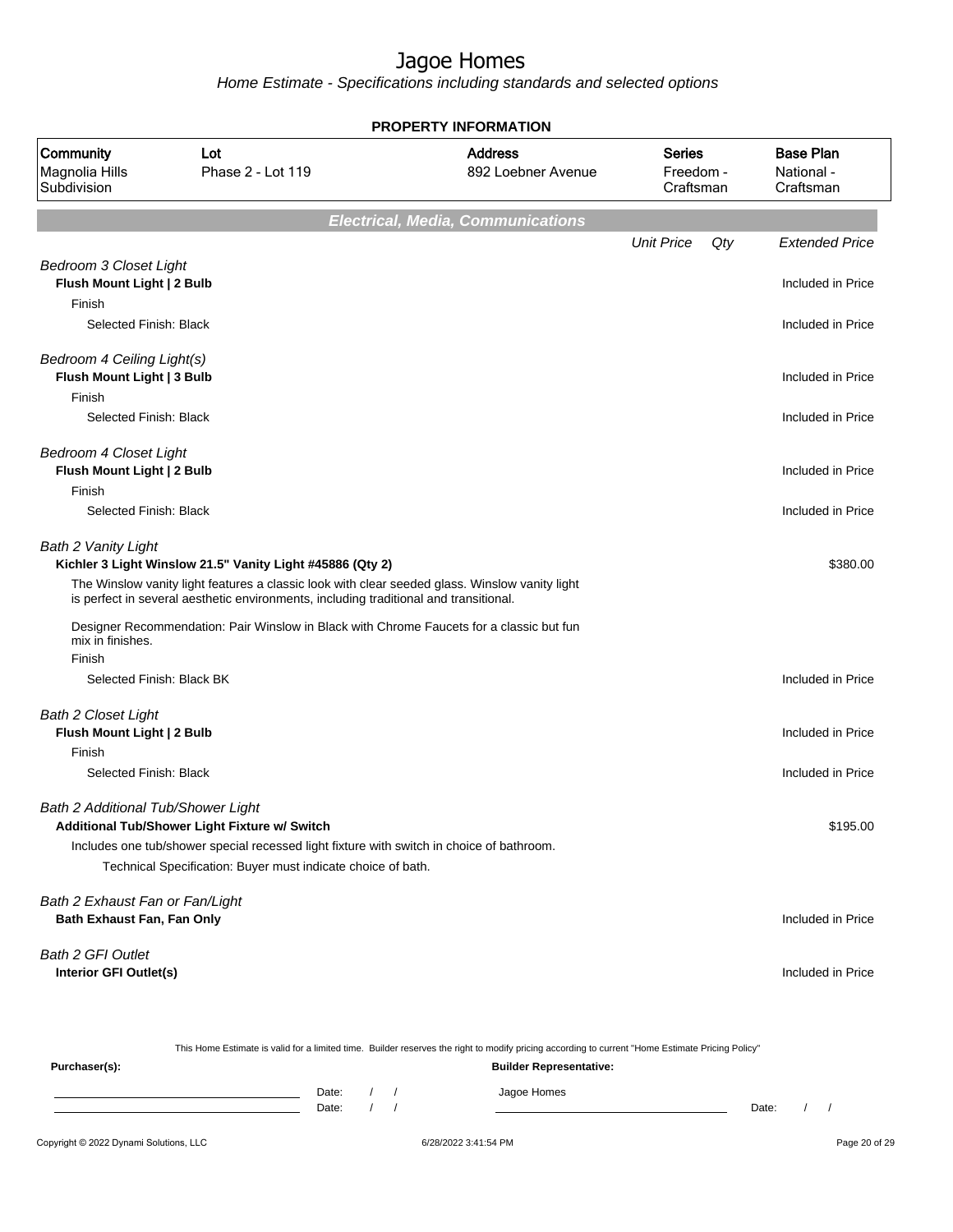Home Estimate - Specifications including standards and selected options

|                                                                         |                                                                                                                                                                                                                                                                                                                                             | <b>PROPERTY INFORMATION</b>              |                                         |     |                                             |
|-------------------------------------------------------------------------|---------------------------------------------------------------------------------------------------------------------------------------------------------------------------------------------------------------------------------------------------------------------------------------------------------------------------------------------|------------------------------------------|-----------------------------------------|-----|---------------------------------------------|
| Community<br>Magnolia Hills<br>Subdivision                              | Lot<br>Phase 2 - Lot 119                                                                                                                                                                                                                                                                                                                    | <b>Address</b><br>892 Loebner Avenue     | <b>Series</b><br>Freedom -<br>Craftsman |     | <b>Base Plan</b><br>National -<br>Craftsman |
|                                                                         |                                                                                                                                                                                                                                                                                                                                             | <b>Electrical, Media, Communications</b> |                                         |     |                                             |
|                                                                         |                                                                                                                                                                                                                                                                                                                                             |                                          | <b>Unit Price</b>                       | Qty | <b>Extended Price</b>                       |
| 2nd Level Hall Ceiling Light(s)<br><b>Recessed Lighting (Per Plan)</b>  |                                                                                                                                                                                                                                                                                                                                             |                                          |                                         |     | Included in Price                           |
| <b>Loft Recessed Lights</b><br><b>Recessed Lighting (Per Plan)</b>      |                                                                                                                                                                                                                                                                                                                                             |                                          |                                         |     | Included in Price                           |
| <b>Stairway Ceiling Lighting</b><br><b>Recessed Lighting (Per Plan)</b> |                                                                                                                                                                                                                                                                                                                                             |                                          |                                         |     | Included in Price                           |
| <b>Stairway Additional Lighting</b><br><b>Switches</b>                  | Pass & Seymour Additional Stairway Lighting, NTLFULL-WCC6, 2" x 3" (3) Step Lights, (2)                                                                                                                                                                                                                                                     |                                          |                                         |     | \$465.00                                    |
|                                                                         | Addition of three step lights and two switches to the stairway. Location will be determined by<br>builder per plan. White Only. LED Light. HORIZONTAL INSTALL<br>Full Night Light, Adjustable Light Levels. WHITE. Press face to cycle thru the following light<br>levels: Off, Ultra Low, Low, Medium, High                                |                                          |                                         |     |                                             |
| Garage Ceiling Light(s)<br>Keyless (2)                                  |                                                                                                                                                                                                                                                                                                                                             |                                          |                                         |     | Included in Price                           |
| Garage Opener<br><b>Garage Door Opener Pre-Wire</b>                     |                                                                                                                                                                                                                                                                                                                                             |                                          |                                         |     | Included in Price                           |
| Garage Exterior Light                                                   | Coach Light Kichler #49926 BKT Capanna                                                                                                                                                                                                                                                                                                      |                                          |                                         |     | Included in Price                           |
|                                                                         | The 16" 1-light outdoor wall light from the Capanna™ collection features waterfall glass.<br>Technical Specification: Width: 10.50"                                                                                                                                                                                                         |                                          |                                         |     |                                             |
| Height: 16.00"<br>Finish                                                |                                                                                                                                                                                                                                                                                                                                             |                                          |                                         |     |                                             |
|                                                                         | Selected Finish: Textured Black                                                                                                                                                                                                                                                                                                             |                                          |                                         |     | Included in Price                           |
| <b>Outside Retreat Light</b>                                            | Exterior Kichler Light #49924 Capanna                                                                                                                                                                                                                                                                                                       |                                          |                                         |     | Included in Price                           |
|                                                                         | The 10.25" 1-light outdoor wall light from the Capanna (TM) collection gives the classic<br>lantern light a linear update. A textured black finish and squared edges, including a capstone<br>finial, combine with artful waterfall glass to create a style that works on homes with modern,<br>transitional or arts & crafts architecture. |                                          |                                         |     |                                             |
| 6.50W X 10.25H                                                          |                                                                                                                                                                                                                                                                                                                                             |                                          |                                         |     |                                             |
| Finish                                                                  | Selected Finish: Black Textured                                                                                                                                                                                                                                                                                                             |                                          |                                         |     | Included in Price                           |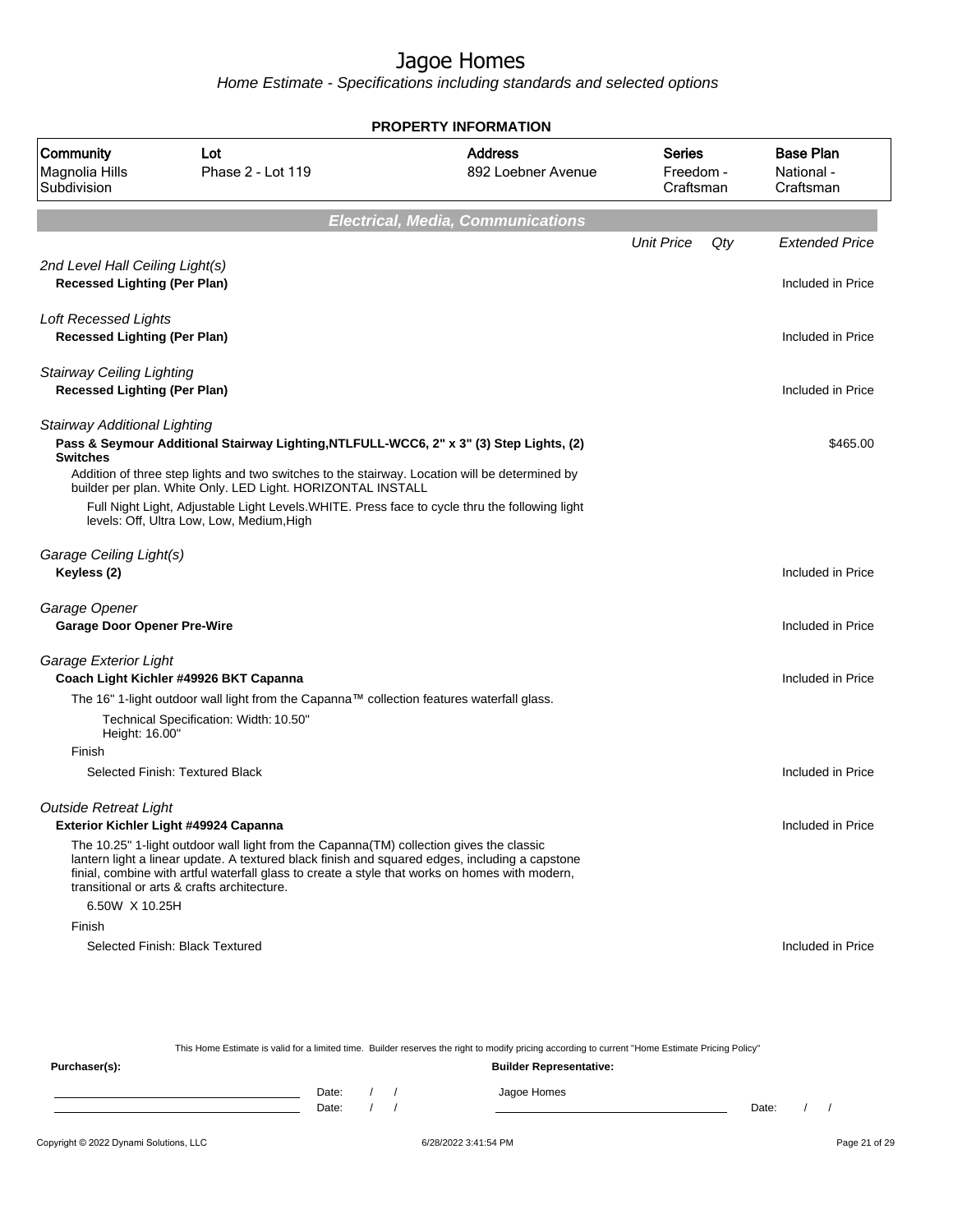Home Estimate - Specifications including standards and selected options

| <b>Address</b><br><b>Series</b><br><b>Community</b><br>Lot<br>Magnolia Hills<br>Phase 2 - Lot 119<br>892 Loebner Avenue<br>Subdivision<br><b>Electrical, Media, Communications</b><br><b>Unit Price</b><br><b>Attic Light</b><br><b>Attic Lights Keyless</b><br><b>Front Door Doorbell Button</b><br><b>Doorbell Button at Front Door</b><br><b>Front Door Door Chime</b><br><b>Door Chime</b><br>Storage Room/Closet Ceiling Fixture |                        |                                             |
|---------------------------------------------------------------------------------------------------------------------------------------------------------------------------------------------------------------------------------------------------------------------------------------------------------------------------------------------------------------------------------------------------------------------------------------|------------------------|---------------------------------------------|
|                                                                                                                                                                                                                                                                                                                                                                                                                                       | Freedom -<br>Craftsman | <b>Base Plan</b><br>National -<br>Craftsman |
|                                                                                                                                                                                                                                                                                                                                                                                                                                       |                        |                                             |
|                                                                                                                                                                                                                                                                                                                                                                                                                                       | Qty                    | <b>Extended Price</b>                       |
|                                                                                                                                                                                                                                                                                                                                                                                                                                       |                        | Included in Price                           |
|                                                                                                                                                                                                                                                                                                                                                                                                                                       |                        | Included in Price                           |
|                                                                                                                                                                                                                                                                                                                                                                                                                                       |                        | Included in Price                           |
| Flush Mount Light   2 Bulb<br>Finish                                                                                                                                                                                                                                                                                                                                                                                                  |                        | Included in Price                           |
| Selected Finish: Black                                                                                                                                                                                                                                                                                                                                                                                                                |                        | Included in Price                           |
| <b>Entire Home - Electrical Outlets and Switches</b><br>Electrical Outlets & Switches per Plan & Code<br>Color                                                                                                                                                                                                                                                                                                                        |                        | Included in Price                           |
| Selected Color: White                                                                                                                                                                                                                                                                                                                                                                                                                 |                        | Included in Price                           |
| Entire Home - Cable TV/Phone Outlets (Qty 6 Total)<br><b>Cable TV Outlets, RG6 wire</b><br><b>Telephone Interior Jacks</b>                                                                                                                                                                                                                                                                                                            | 5                      | Included in Price<br>\$0.00                 |
|                                                                                                                                                                                                                                                                                                                                                                                                                                       |                        |                                             |
| Entire Home - Additional Cable TV Outlet<br><b>Additional Cable TV Outlet</b><br>\$80.00                                                                                                                                                                                                                                                                                                                                              | 2                      | \$160.00                                    |
| Includes one additional cable television outlet to be installed in choice of location.                                                                                                                                                                                                                                                                                                                                                |                        |                                             |
| Entire Home - Braced and Wired for Future Ceiling Fan at Existing Ceiling Light<br>Light Location Braced and Wired for Future Ceiling Fan<br>\$115.00<br>Includes addition of bracing and box for ceiling fan addition with a switch                                                                                                                                                                                                  | 3                      | \$345.00                                    |
| Comments: Bedrooms 2, 3, and 4                                                                                                                                                                                                                                                                                                                                                                                                        |                        |                                             |
| Entire Home - Braced and Wired for Future Ceiling Fan with Switch<br>Light Outlet with 2 Switches, Capped with Plate Cover, Braced & Wired for Future Ceiling<br>Fan                                                                                                                                                                                                                                                                  |                        | \$200.00                                    |
| <b>Comments: Owner's</b>                                                                                                                                                                                                                                                                                                                                                                                                              |                        |                                             |
| <b>Entire Home Electrical Service</b><br><b>Electrical Service 200 AMP</b>                                                                                                                                                                                                                                                                                                                                                            |                        | Included in Price                           |
| Includes 200 AMP electric service upgrade for the entire house.                                                                                                                                                                                                                                                                                                                                                                       |                        |                                             |
|                                                                                                                                                                                                                                                                                                                                                                                                                                       |                        |                                             |

This Home Estimate is valid for a limited time. Builder reserves the right to modify pricing according to current "Home Estimate Pricing Policy"

| Purchaser(s): |       |  | <b>Builder Representative:</b> |       |  |
|---------------|-------|--|--------------------------------|-------|--|
|               | Date: |  | Jagoe Homes                    |       |  |
|               | Date: |  |                                | Date: |  |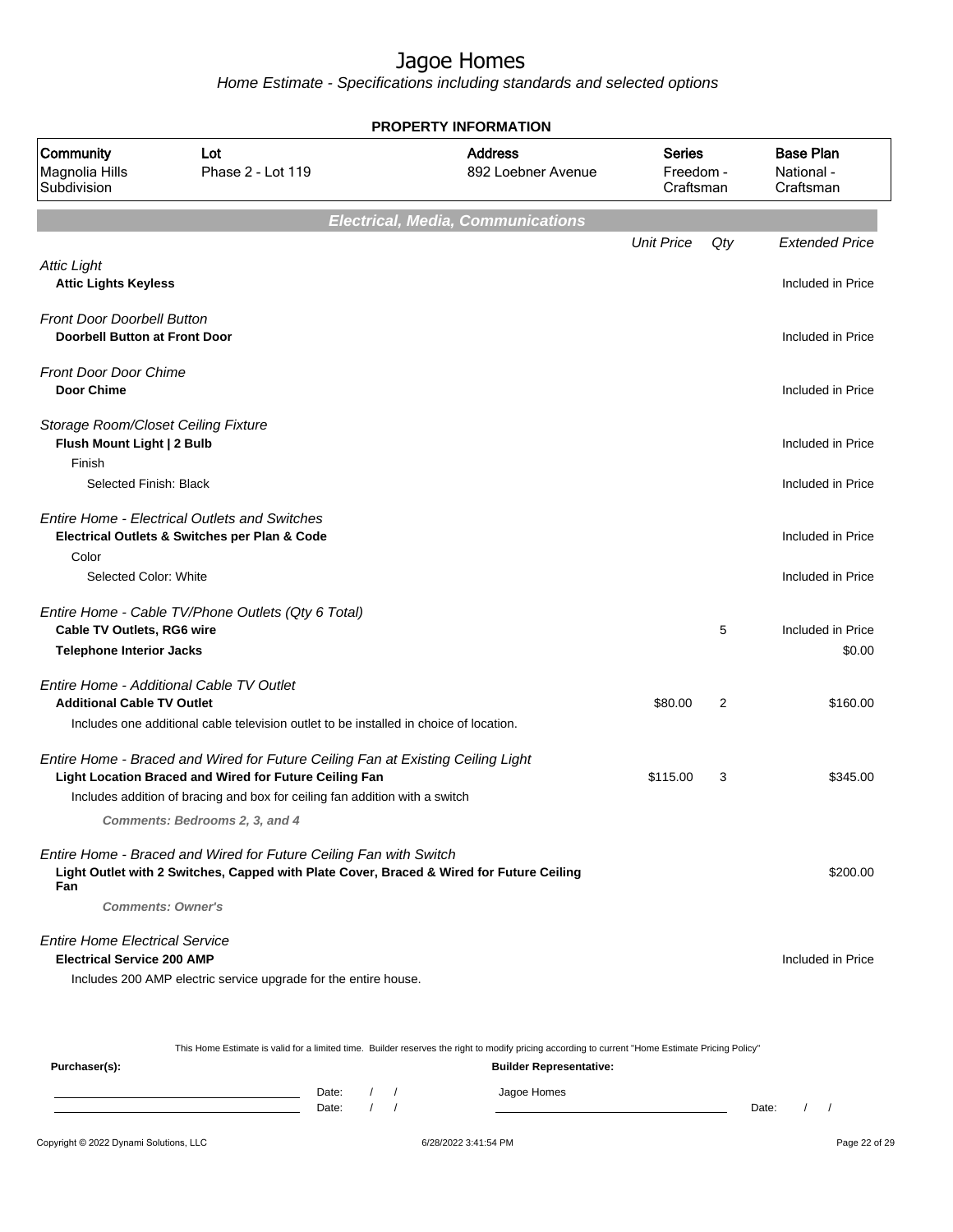Home Estimate - Specifications including standards and selected options

| <b>PROPERTY INFORMATION</b>                                                 |                                                                                                                                                                        |                                          |                                         |     |                                             |  |  |  |  |
|-----------------------------------------------------------------------------|------------------------------------------------------------------------------------------------------------------------------------------------------------------------|------------------------------------------|-----------------------------------------|-----|---------------------------------------------|--|--|--|--|
| Community<br>Magnolia Hills<br>Subdivision                                  | Lot<br>Phase 2 - Lot 119                                                                                                                                               | <b>Address</b><br>892 Loebner Avenue     | <b>Series</b><br>Freedom -<br>Craftsman |     | <b>Base Plan</b><br>National -<br>Craftsman |  |  |  |  |
|                                                                             |                                                                                                                                                                        | <b>Electrical, Media, Communications</b> |                                         |     |                                             |  |  |  |  |
| <b>Exterior Electrical Service</b><br><b>Electrical Service Underground</b> |                                                                                                                                                                        |                                          | <b>Unit Price</b>                       | Qty | <b>Extended Price</b><br>Included in Price  |  |  |  |  |
| <b>Smoke Detectors</b><br>Smoke Detectors, per plan                         |                                                                                                                                                                        |                                          |                                         |     | Included in Price                           |  |  |  |  |
| Carbon Monoxide Detectors                                                   | Carbon Monoxide Detectors, per plan                                                                                                                                    |                                          |                                         |     | Included in Price                           |  |  |  |  |
|                                                                             |                                                                                                                                                                        | <b>HVAC</b>                              |                                         |     |                                             |  |  |  |  |
|                                                                             |                                                                                                                                                                        |                                          | <b>Unit Price</b>                       | Qty | <b>Extended Price</b>                       |  |  |  |  |
| <b>Entire Home Air Conditioner</b><br>14 Seer Air Conditioning System       | Up to 14 Seer Air Conditioning System                                                                                                                                  |                                          |                                         |     | Included in Price                           |  |  |  |  |
| <b>Entire Home Furnace</b>                                                  | 92% Plus High Efficiency Gas Home Furnace<br>Includes 92% plus high efficiency gas home furnace<br>Builder makes no guarantee with respect to heating and cooling cost |                                          |                                         |     | Included in Price                           |  |  |  |  |
| Entire Home Furnace Filter                                                  | Aprilaire Model 2000 Series Air Filter                                                                                                                                 |                                          |                                         |     | Included in Price                           |  |  |  |  |
| <b>Entire Home Thermostat</b><br><b>Programmable Thermostat</b>             |                                                                                                                                                                        |                                          |                                         |     | Included in Price                           |  |  |  |  |
| <b>Indoor Air Quality</b>                                                   | Honeywell Fresh Air Ventilation System                                                                                                                                 |                                          |                                         |     | Included in Price                           |  |  |  |  |
| <b>Entire Home Duct System</b><br><b>Flexible Duct</b>                      |                                                                                                                                                                        |                                          |                                         |     | Included in Price                           |  |  |  |  |
| Entire Home Return Air<br><b>Multiple Return Air Vents</b>                  | One Return per Bedroom & One Central Return                                                                                                                            |                                          |                                         |     | Included in Price                           |  |  |  |  |
| Laundry Dryer Vent<br><b>Dryer Vent Vented to Outside</b>                   |                                                                                                                                                                        |                                          |                                         |     | Included in Price                           |  |  |  |  |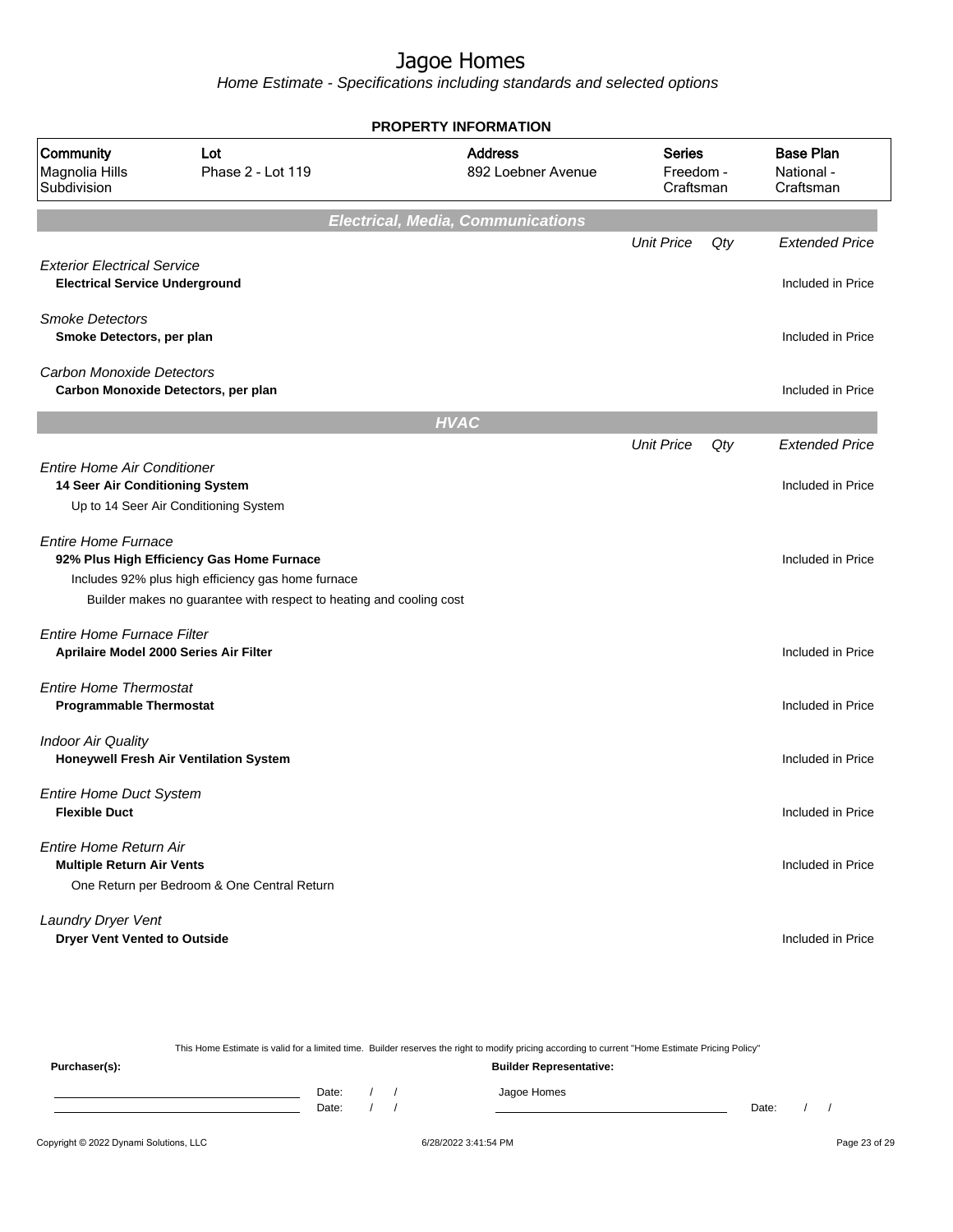Home Estimate - Specifications including standards and selected options

|                                                                   |                                                                                                                                                    | <b>PROPERTY INFORMATION</b>                                                     |                   |     |                                             |  |  |  |  |  |
|-------------------------------------------------------------------|----------------------------------------------------------------------------------------------------------------------------------------------------|---------------------------------------------------------------------------------|-------------------|-----|---------------------------------------------|--|--|--|--|--|
| Community<br>Magnolia Hills<br>Subdivision                        | Lot<br>Phase 2 - Lot 119                                                                                                                           | <b>Address</b><br><b>Series</b><br>892 Loebner Avenue<br>Freedom -<br>Craftsman |                   |     | <b>Base Plan</b><br>National -<br>Craftsman |  |  |  |  |  |
| <b>Floor Coverings</b>                                            |                                                                                                                                                    |                                                                                 |                   |     |                                             |  |  |  |  |  |
|                                                                   |                                                                                                                                                    |                                                                                 | <b>Unit Price</b> | Qty | <b>Extended Price</b>                       |  |  |  |  |  |
| <b>Entire Home Flooring</b><br><b>Mohawk Carpet   Top Card II</b> |                                                                                                                                                    |                                                                                 |                   |     | Included in Price                           |  |  |  |  |  |
| Color                                                             | Our Proven Performer, Top Card II, offers colorfast and consistent solution dyed Everstrand<br>polyester fiber with a 15 yr Manufacturer Warranty. |                                                                                 |                   |     |                                             |  |  |  |  |  |
|                                                                   | Selected Color: 942 Elephant                                                                                                                       |                                                                                 |                   |     | Included in Price                           |  |  |  |  |  |
| <b>Entire Home Carpet Pad</b><br>6# Carpet Pad                    |                                                                                                                                                    |                                                                                 |                   |     | Included in Price                           |  |  |  |  |  |
| <b>Owner's Bath Flooring</b>                                      | Luxury Vinyl Plank   Mohawk Arrington                                                                                                              |                                                                                 |                   |     | Included in Price                           |  |  |  |  |  |
|                                                                   | Mohawk's Arrington offers a water-resistant construction, comfort underfoot, and high<br>resistance to dents and scratches in a hardwood look.     |                                                                                 |                   |     |                                             |  |  |  |  |  |
| Color                                                             | Selected Color: Chateau Brown AP846                                                                                                                |                                                                                 |                   |     |                                             |  |  |  |  |  |
| Direction                                                         |                                                                                                                                                    |                                                                                 |                   |     | Included in Price                           |  |  |  |  |  |
|                                                                   | Selected Direction: Front to Back                                                                                                                  |                                                                                 |                   |     | Included in Price                           |  |  |  |  |  |
| Family Room Flooring                                              | Luxury Vinyl Plank   Mohawk Arrington                                                                                                              |                                                                                 |                   |     | \$750.00                                    |  |  |  |  |  |
|                                                                   | Mohawk's Arrington offers a water-resistant construction, comfort underfoot, and high<br>resistance to dents and scratches in a hardwood look.     |                                                                                 |                   |     |                                             |  |  |  |  |  |
| Color                                                             |                                                                                                                                                    |                                                                                 |                   |     |                                             |  |  |  |  |  |
| <b>Direction</b>                                                  | Selected Color: Chateau Brown AP846                                                                                                                |                                                                                 |                   |     | Included in Price                           |  |  |  |  |  |
|                                                                   | Selected Direction: Front to Back                                                                                                                  |                                                                                 |                   |     | Included in Price                           |  |  |  |  |  |
| Foyer/Closet/Powder Room                                          | Luxury Vinyl Plank   Mohawk Arrington                                                                                                              |                                                                                 |                   |     | Included in Price                           |  |  |  |  |  |
|                                                                   | Mohawk's Arrington offers a water-resistant construction, comfort underfoot, and high<br>resistance to dents and scratches in a hardwood look.     |                                                                                 |                   |     |                                             |  |  |  |  |  |
| Color                                                             |                                                                                                                                                    |                                                                                 |                   |     |                                             |  |  |  |  |  |
|                                                                   | Selected Color: Chateau Brown AP846                                                                                                                |                                                                                 |                   |     | Included in Price                           |  |  |  |  |  |
| <b>Direction</b>                                                  | Selected Direction: Front to Back                                                                                                                  |                                                                                 |                   |     |                                             |  |  |  |  |  |
|                                                                   |                                                                                                                                                    |                                                                                 |                   |     | Included in Price                           |  |  |  |  |  |
|                                                                   |                                                                                                                                                    |                                                                                 |                   |     |                                             |  |  |  |  |  |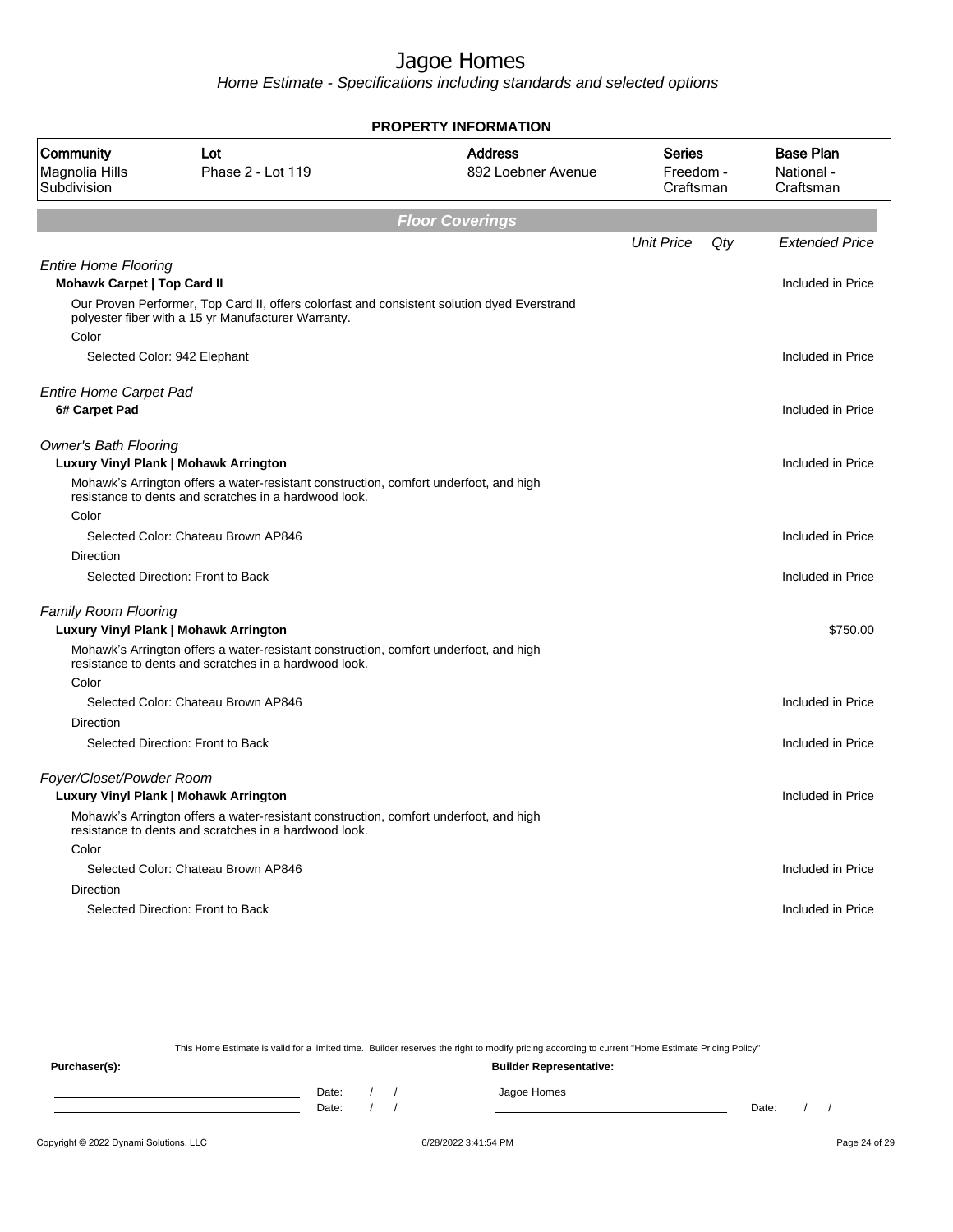Home Estimate - Specifications including standards and selected options

|                                            |                                                                                                                                                | <b>PROPERTY INFORMATION</b>          |                                  |     |                                             |  |  |  |  |  |  |
|--------------------------------------------|------------------------------------------------------------------------------------------------------------------------------------------------|--------------------------------------|----------------------------------|-----|---------------------------------------------|--|--|--|--|--|--|
| Community<br>Magnolia Hills<br>Subdivision | Lot<br>Phase 2 - Lot 119                                                                                                                       | <b>Address</b><br>892 Loebner Avenue | Series<br>Freedom -<br>Craftsman |     | <b>Base Plan</b><br>National -<br>Craftsman |  |  |  |  |  |  |
|                                            | <b>Floor Coverings</b>                                                                                                                         |                                      |                                  |     |                                             |  |  |  |  |  |  |
|                                            |                                                                                                                                                |                                      | <b>Unit Price</b>                | Qty | <b>Extended Price</b>                       |  |  |  |  |  |  |
| Kitchen/Dining Area Flooring               | <b>Luxury Vinyl Plank   Mohawk Arrington</b>                                                                                                   |                                      |                                  |     | Included in Price                           |  |  |  |  |  |  |
|                                            | Mohawk's Arrington offers a water-resistant construction, comfort underfoot, and high<br>resistance to dents and scratches in a hardwood look. |                                      |                                  |     |                                             |  |  |  |  |  |  |
| Color                                      |                                                                                                                                                |                                      |                                  |     |                                             |  |  |  |  |  |  |
|                                            | Selected Color: Chateau Brown AP846                                                                                                            |                                      |                                  |     | Included in Price                           |  |  |  |  |  |  |
| Direction                                  | Selected Direction: Front to Back                                                                                                              |                                      |                                  |     | Included in Price                           |  |  |  |  |  |  |
| <b>Bath 2 Flooring</b>                     | <b>Luxury Vinyl Plank   Mohawk Arrington</b>                                                                                                   |                                      |                                  |     | Included in Price                           |  |  |  |  |  |  |
|                                            | Mohawk's Arrington offers a water-resistant construction, comfort underfoot, and high<br>resistance to dents and scratches in a hardwood look. |                                      |                                  |     |                                             |  |  |  |  |  |  |
| Color                                      |                                                                                                                                                |                                      |                                  |     |                                             |  |  |  |  |  |  |
|                                            | Selected Color: Chateau Brown AP846                                                                                                            |                                      |                                  |     | Included in Price                           |  |  |  |  |  |  |
| Direction                                  |                                                                                                                                                |                                      |                                  |     |                                             |  |  |  |  |  |  |
|                                            | Selected Direction: Front to Back                                                                                                              |                                      |                                  |     | Included in Price                           |  |  |  |  |  |  |
| <b>Pantry Flooring</b>                     |                                                                                                                                                |                                      |                                  |     |                                             |  |  |  |  |  |  |
|                                            | Luxury Vinyl Plank   Mohawk Arrington                                                                                                          |                                      |                                  |     | \$0.00                                      |  |  |  |  |  |  |
|                                            | Mohawk's Arrington offers a water-resistant construction, comfort underfoot, and high<br>resistance to dents and scratches in a hardwood look. |                                      |                                  |     |                                             |  |  |  |  |  |  |
| Color                                      |                                                                                                                                                |                                      |                                  |     |                                             |  |  |  |  |  |  |
|                                            | Selected Color: Chateau Brown AP846                                                                                                            |                                      |                                  |     | Included in Price                           |  |  |  |  |  |  |
| Direction                                  |                                                                                                                                                |                                      |                                  |     |                                             |  |  |  |  |  |  |
|                                            | Selected Direction: Front to Back                                                                                                              |                                      |                                  |     | Included in Price                           |  |  |  |  |  |  |
| Laundry Room Flooring                      | Luxury Vinyl Plank   Mohawk Arrington                                                                                                          |                                      |                                  |     | Included in Price                           |  |  |  |  |  |  |
|                                            | Mohawk's Arrington offers a water-resistant construction, comfort underfoot, and high<br>resistance to dents and scratches in a hardwood look. |                                      |                                  |     |                                             |  |  |  |  |  |  |
| Color                                      |                                                                                                                                                |                                      |                                  |     |                                             |  |  |  |  |  |  |
|                                            | Selected Color: Chateau Brown AP846                                                                                                            |                                      |                                  |     | Included in Price                           |  |  |  |  |  |  |
| Direction                                  |                                                                                                                                                |                                      |                                  |     |                                             |  |  |  |  |  |  |
|                                            | Selected Direction: Front to Back                                                                                                              |                                      |                                  |     | Included in Price                           |  |  |  |  |  |  |
|                                            |                                                                                                                                                |                                      |                                  |     |                                             |  |  |  |  |  |  |

This Home Estimate is valid for a limited time. Builder reserves the right to modify pricing according to current "Home Estimate Pricing Policy"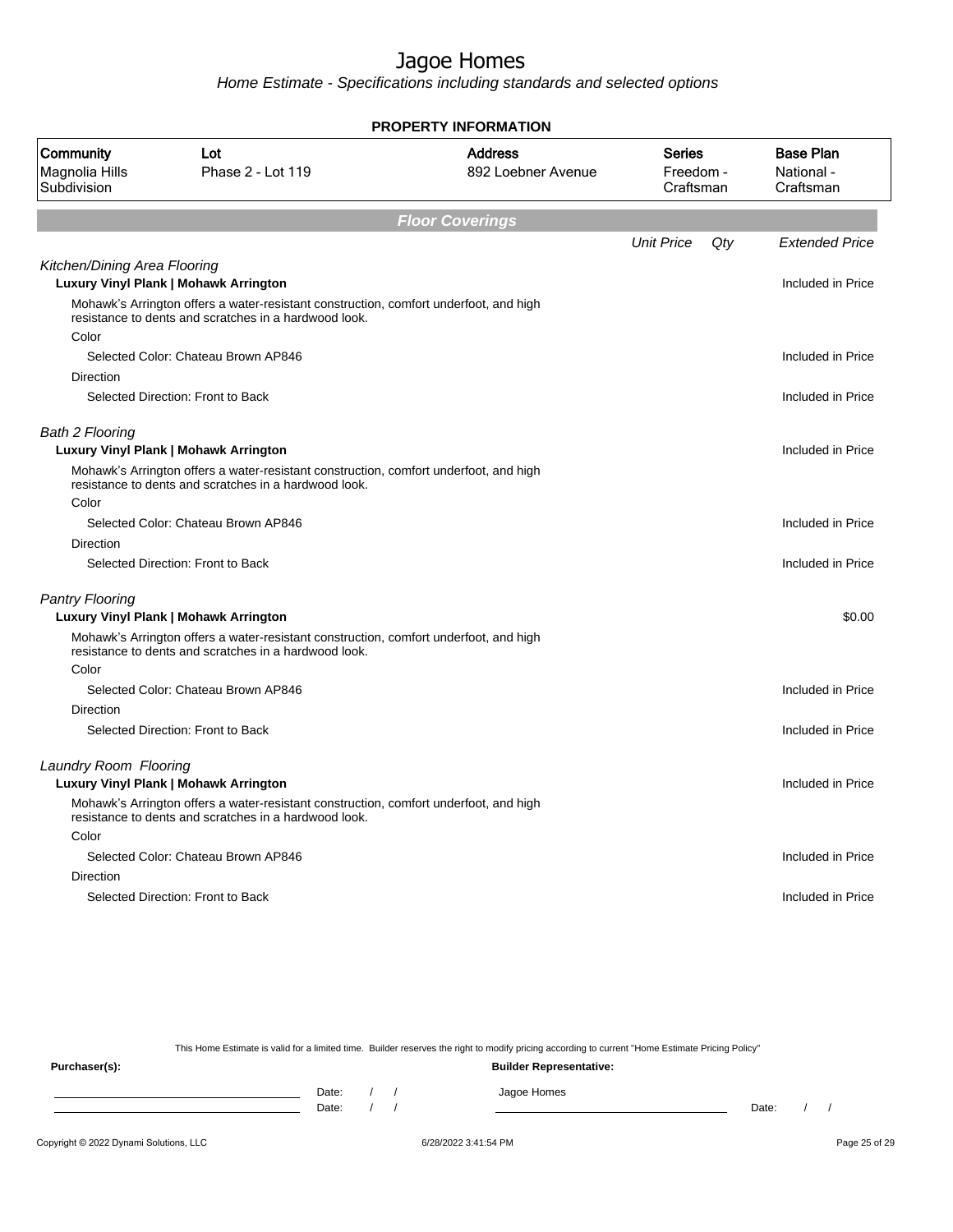Home Estimate - Specifications including standards and selected options

|                                            |                                                                                       | <b>PROPERTY INFORMATION</b> |                                  |     |                                             |
|--------------------------------------------|---------------------------------------------------------------------------------------|-----------------------------|----------------------------------|-----|---------------------------------------------|
| Community<br>Magnolia Hills<br>Subdivision | Lot<br><b>Address</b><br>Phase 2 - Lot 119<br>892 Loebner Avenue                      |                             | Series<br>Freedom -<br>Craftsman |     | <b>Base Plan</b><br>National -<br>Craftsman |
|                                            |                                                                                       | <b>Floor Coverings</b>      |                                  |     |                                             |
|                                            |                                                                                       |                             | <b>Unit Price</b>                | Qty | <b>Extended Price</b>                       |
| Storage Area Flooring                      | Luxury Vinyl Plank   Mohawk Arrington                                                 |                             |                                  |     | Included in Price                           |
|                                            | Mohawk's Arrington offers a water-resistant construction, comfort underfoot, and high |                             |                                  |     |                                             |
|                                            | resistance to dents and scratches in a hardwood look.                                 |                             |                                  |     |                                             |
| Color                                      | Selected Color: Chateau Brown AP846                                                   |                             |                                  |     | Included in Price                           |
| Direction                                  |                                                                                       |                             |                                  |     |                                             |
|                                            | Selected Direction: Front to Back                                                     |                             |                                  |     | Included in Price                           |
|                                            |                                                                                       | <b>Shelving</b>             |                                  |     |                                             |
|                                            |                                                                                       |                             | <b>Unit Price</b>                | Qty | <b>Extended Price</b>                       |
| <b>Owner's Closet Shelf &amp; Rod</b>      |                                                                                       |                             |                                  |     |                                             |
|                                            | Closet Shelf 12" Shelf & Rod - 2 Runs Width of Closet - Supported 2'0" O.C. Vented    |                             |                                  |     | Included in Price                           |
| Long Garment Hanging                       | Selected Long Garment Hanging: None                                                   |                             |                                  |     | Included in Price                           |
| Standard Hanging                           |                                                                                       |                             |                                  |     |                                             |
|                                            | Selected Standard Hanging: Standard Hanging (42" & 84")                               |                             |                                  |     | Included in Price                           |
| Bedroom 2 Closet Shelf & Rod               |                                                                                       |                             |                                  |     |                                             |
|                                            | Closet Shelf 12" Shelf & Rod - 2 Runs Width of Closet - Supported 2'0" O.C. Vented    |                             |                                  |     | Included in Price                           |
| Long Garment Hanging                       |                                                                                       |                             |                                  |     |                                             |
|                                            | Selected Long Garment Hanging: None                                                   |                             |                                  |     | Included in Price                           |
| Standard Hanging                           | Selected Standard Hanging: Standard Hanging (42" & 84")                               |                             |                                  |     | Included in Price                           |
|                                            |                                                                                       |                             |                                  |     |                                             |
| Bedroom 3 Closet Shelf & Rod               |                                                                                       |                             |                                  |     |                                             |
| Long Garment Hanging                       | Closet Shelf 12" Shelf & Rod - 2 Runs Width of Closet - Supported 2'0" O.C. Vented    |                             |                                  |     | Included in Price                           |
|                                            | Selected Long Garment Hanging: None                                                   |                             |                                  |     | Included in Price                           |
| Standard Hanging                           |                                                                                       |                             |                                  |     |                                             |
|                                            | Selected Standard Hanging: Standard Hanging (42" & 84")                               |                             |                                  |     | Included in Price                           |
| Bedroom 4 Closet Shelf & Rod               |                                                                                       |                             |                                  |     |                                             |
|                                            | Closet Shelf 12" Shelf & Rod - 2 Runs Width of Closet - Supported 2'0" O.C. Vented    |                             |                                  |     | Included in Price                           |
| Long Garment Hanging                       |                                                                                       |                             |                                  |     |                                             |
| Standard Hanging                           | Selected Long Garment Hanging: None                                                   |                             |                                  |     | Included in Price                           |
|                                            | Selected Standard Hanging: Standard Hanging (42" & 84")                               |                             |                                  |     | Included in Price                           |
|                                            |                                                                                       |                             |                                  |     |                                             |

This Home Estimate is valid for a limited time. Builder reserves the right to modify pricing according to current "Home Estimate Pricing Policy"

**Purchaser(s): Builder Representative:** Date: / / Jagoe Homes<br>Date: / / Jagoe Homes Date: / / **Date: / / 2006** Date: / / / Date: / / /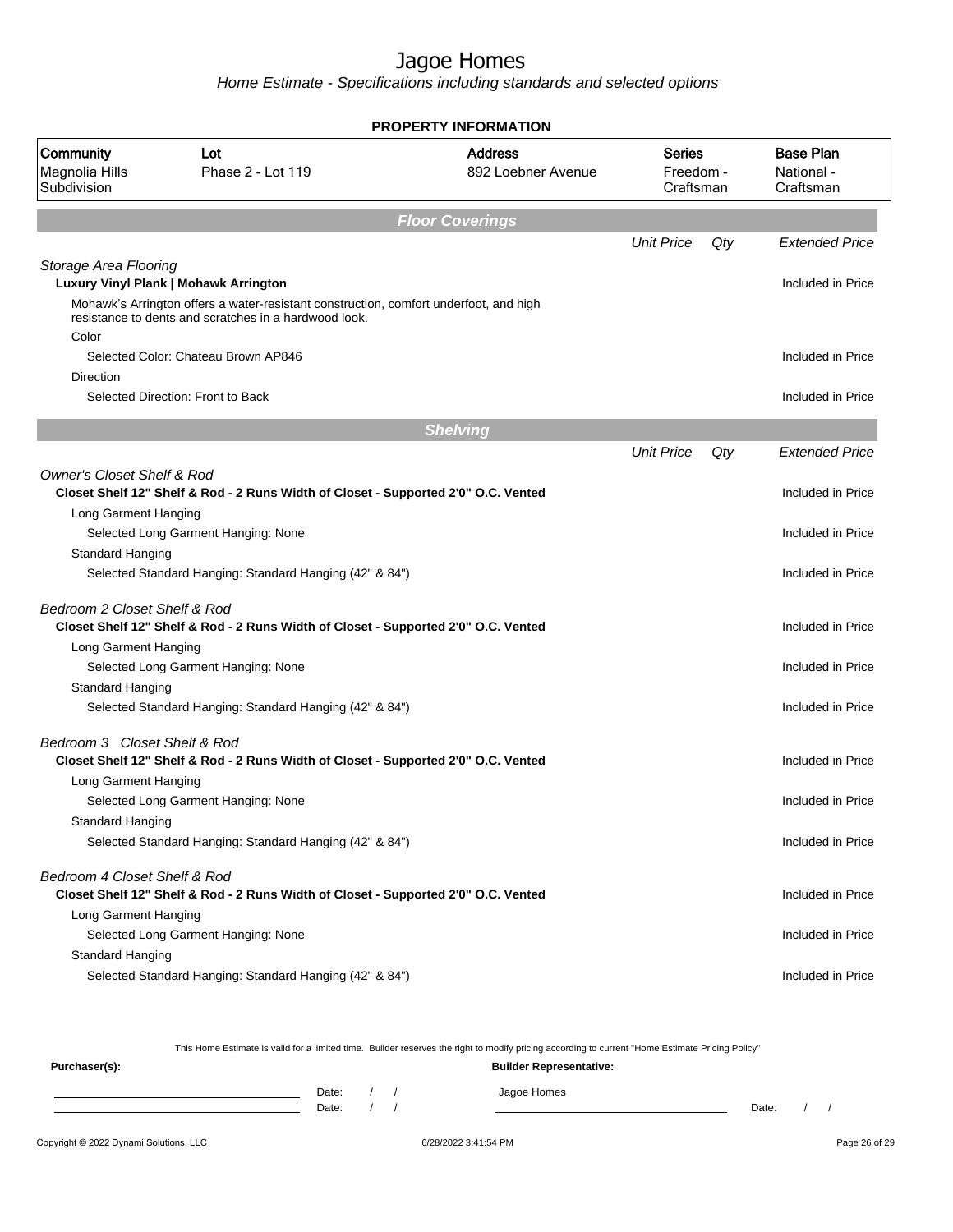|                                                                  |                                                                                                 | <b>PROPERTY INFORMATION</b>          |                                         |     |                                             |
|------------------------------------------------------------------|-------------------------------------------------------------------------------------------------|--------------------------------------|-----------------------------------------|-----|---------------------------------------------|
| Community<br>Magnolia Hills<br>Subdivision                       | Lot<br>Phase 2 - Lot 119                                                                        | <b>Address</b><br>892 Loebner Avenue | <b>Series</b><br>Freedom -<br>Craftsman |     | <b>Base Plan</b><br>National -<br>Craftsman |
|                                                                  |                                                                                                 | <b>Shelving</b>                      |                                         |     |                                             |
| <b>Entire Home Storage Shelf</b>                                 |                                                                                                 |                                      | <b>Unit Price</b>                       | Qty | <b>Extended Price</b>                       |
|                                                                  | Storage Shelf 12" and 16" deep- Vented (per plan)                                               |                                      |                                         |     | Included in Price                           |
|                                                                  |                                                                                                 | <b>Foundations</b>                   |                                         |     |                                             |
|                                                                  |                                                                                                 |                                      | <b>Unit Price</b>                       | Qty | <b>Extended Price</b>                       |
| <b>Entire Home Footing Size</b><br>19" Wide x 8" Deep, 3000 psi, |                                                                                                 |                                      |                                         |     | \$0.00                                      |
|                                                                  |                                                                                                 | <b>Framing</b>                       |                                         |     |                                             |
|                                                                  |                                                                                                 |                                      | <b>Unit Price</b>                       | Qty | <b>Extended Price</b>                       |
| Entire Home 2 x 4 Wall Studs<br>Studs 2 x 4 @ 16" oc, SPF Grade  |                                                                                                 |                                      |                                         |     | Included in Price                           |
| Entire Home 2 x 6 Wall Studs                                     | Studs 2 x 6 @ 24" oc, SPF Grade (Per Plan)                                                      |                                      |                                         |     | Included in Price                           |
| <b>Entire Home Exterior Wall Sheathing</b>                       | Exterior Wall Sheathing (7/16" OSB &/or 1/2" Styrofoam)                                         |                                      |                                         |     | Included in Price                           |
| <b>Exterior Wall Covering House Wrap</b>                         | Entire Home Exterior Wall House Wrap                                                            |                                      |                                         |     | Included in Price                           |
| <b>Entire Home Foundation Plates</b>                             | Foundation Plates treated yellow pine                                                           |                                      |                                         |     | Included in Price                           |
|                                                                  | Entire Home - Sub Floor (Where Applicable)<br>Sub Floor 3/4" OSB T&G, glued & screwed or nailed |                                      |                                         |     | Included in Price                           |
| Main Level Ceiling Heights<br>Interior Flat Ceiling Height 9'0"  |                                                                                                 |                                      |                                         |     | Included in Price                           |
| Certain ceiling heights may vary.                                |                                                                                                 |                                      |                                         |     |                                             |
| Per Plan Roof Trusses<br><b>Roof Trusses</b>                     |                                                                                                 |                                      |                                         |     | Included in Price                           |
| <b>Roof Sheathing</b><br>Roof Sheathing 7/16" OSB                |                                                                                                 |                                      |                                         |     | Included in Price                           |
| 2nd Level Ceiling Heights<br>Interior Flat Ceiling Height 8'0"   |                                                                                                 |                                      |                                         |     | Included in Price                           |

|                                        |                |  | This Home Estimate is valid for a limited time. Builder reserves the right to modify pricing according to current "Home Estimate Pricing Policy" |       |  |               |
|----------------------------------------|----------------|--|--------------------------------------------------------------------------------------------------------------------------------------------------|-------|--|---------------|
| Purchaser(s):                          |                |  | <b>Builder Representative:</b>                                                                                                                   |       |  |               |
|                                        | Date:<br>Date: |  | Jagoe Homes                                                                                                                                      | Date: |  |               |
| Copyright © 2022 Dynami Solutions, LLC |                |  | 6/28/2022 3:41:54 PM                                                                                                                             |       |  | Page 27 of 29 |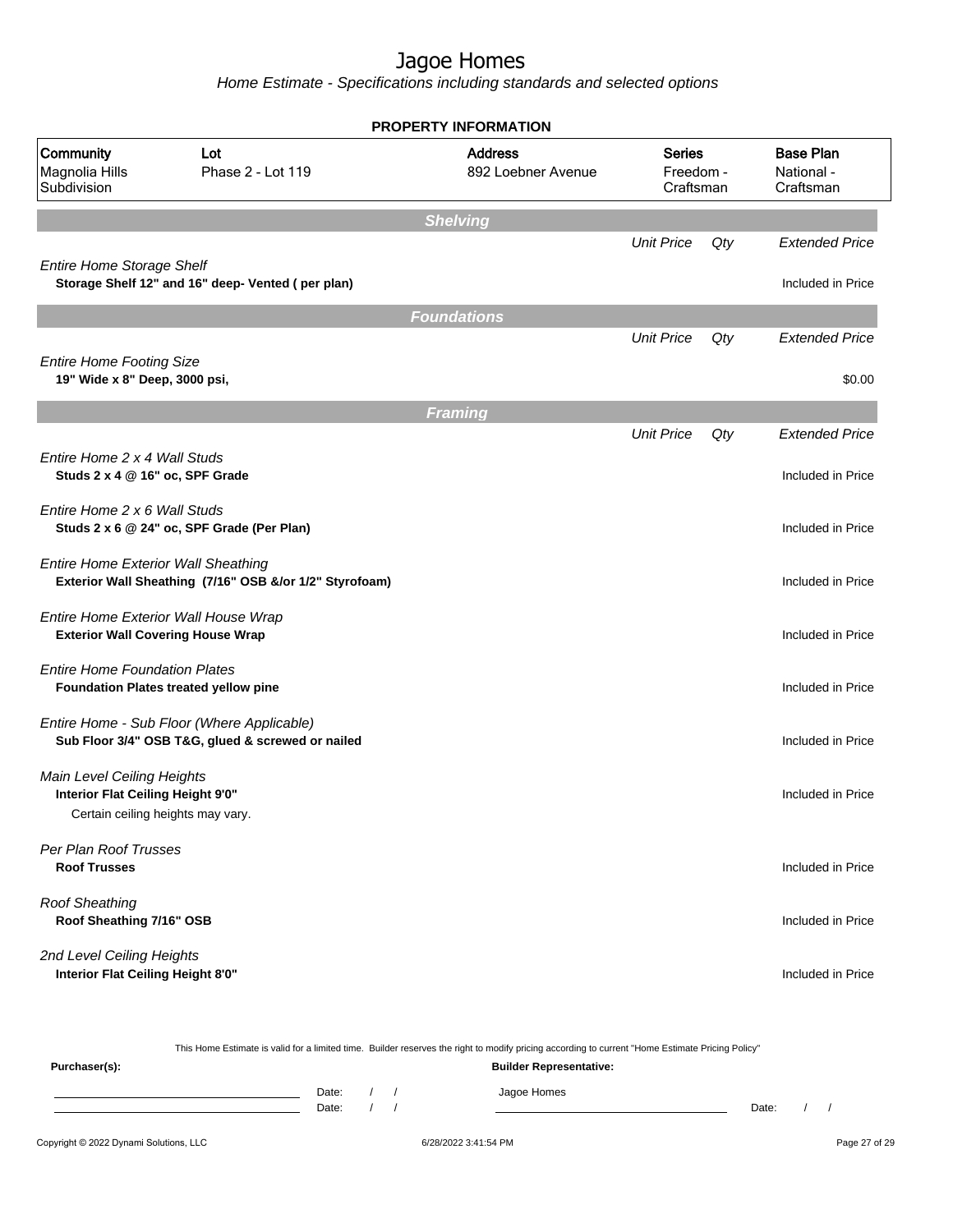Home Estimate - Specifications including standards and selected options

| <b>PROPERTY INFORMATION</b>                                               |                                                                                                      |                                      |                                         |     |                                             |  |  |  |  |
|---------------------------------------------------------------------------|------------------------------------------------------------------------------------------------------|--------------------------------------|-----------------------------------------|-----|---------------------------------------------|--|--|--|--|
| Community<br>Magnolia Hills<br>Subdivision                                | Lot<br>Phase 2 - Lot 119                                                                             | <b>Address</b><br>892 Loebner Avenue | <b>Series</b><br>Freedom -<br>Craftsman |     | <b>Base Plan</b><br>National -<br>Craftsman |  |  |  |  |
|                                                                           |                                                                                                      | <b>Framing</b>                       |                                         |     |                                             |  |  |  |  |
| 2nd Level Ceiling Heights                                                 | Certain ceiling heights may vary.                                                                    |                                      | <b>Unit Price</b>                       | Qty | <b>Extended Price</b>                       |  |  |  |  |
| 2nd Floor Floor System<br>14" I-Joists (Spacing per Mfg)                  |                                                                                                      |                                      |                                         |     | Included in Price                           |  |  |  |  |
|                                                                           |                                                                                                      | <b>Landscaping &amp; Yard</b>        |                                         |     |                                             |  |  |  |  |
|                                                                           |                                                                                                      |                                      | <b>Unit Price</b>                       | Qty | <b>Extended Price</b>                       |  |  |  |  |
| <b>Exterior Lawn Sod</b><br><b>Basins</b> )                               | Sod All of Yard, Fescue & Bluegrass (Excludes Areas with Brush & Trees & Retention                   |                                      |                                         |     | \$0.00                                      |  |  |  |  |
| Shrubs & Trees                                                            | Shrubs & Trees 5/18" shrubs, 3/3' upright shrubs, 1 tree and landscape mulch                         |                                      |                                         |     | Included in Price                           |  |  |  |  |
|                                                                           |                                                                                                      | <b>Ventilation</b>                   |                                         |     |                                             |  |  |  |  |
| <b>Bath Vent Fans</b><br><b>Bath Fans Vented to Exterior</b>              |                                                                                                      |                                      | <b>Unit Price</b>                       | Qty | <b>Extended Price</b><br>Included in Price  |  |  |  |  |
|                                                                           | Kitchen Range Hood or Microwave Hood Vent<br>Kitchen Range Hood or Microwave Hood Vented to Exterior |                                      |                                         |     | Included in Price                           |  |  |  |  |
| <b>Exterior Decorative Louvers</b><br>Painted Louver(s) per plan<br>Color |                                                                                                      |                                      |                                         |     | Included in Price                           |  |  |  |  |
|                                                                           | Selected Color: SW7568 Neutral Ground                                                                |                                      |                                         |     | Included in Price                           |  |  |  |  |
| Roof Ridge Vent<br><b>Attic Ventilation Ridge Vent</b>                    |                                                                                                      |                                      |                                         |     | Included in Price                           |  |  |  |  |
| Roof Whirlybird                                                           | Aluminum Turbine Ventilator "Whirlybird", by design                                                  |                                      |                                         |     | Included in Price                           |  |  |  |  |
| <b>Home Soffit Vents</b>                                                  | <b>Soffit Vent Continuous Perforated Vinyl</b>                                                       |                                      |                                         |     | Included in Price                           |  |  |  |  |